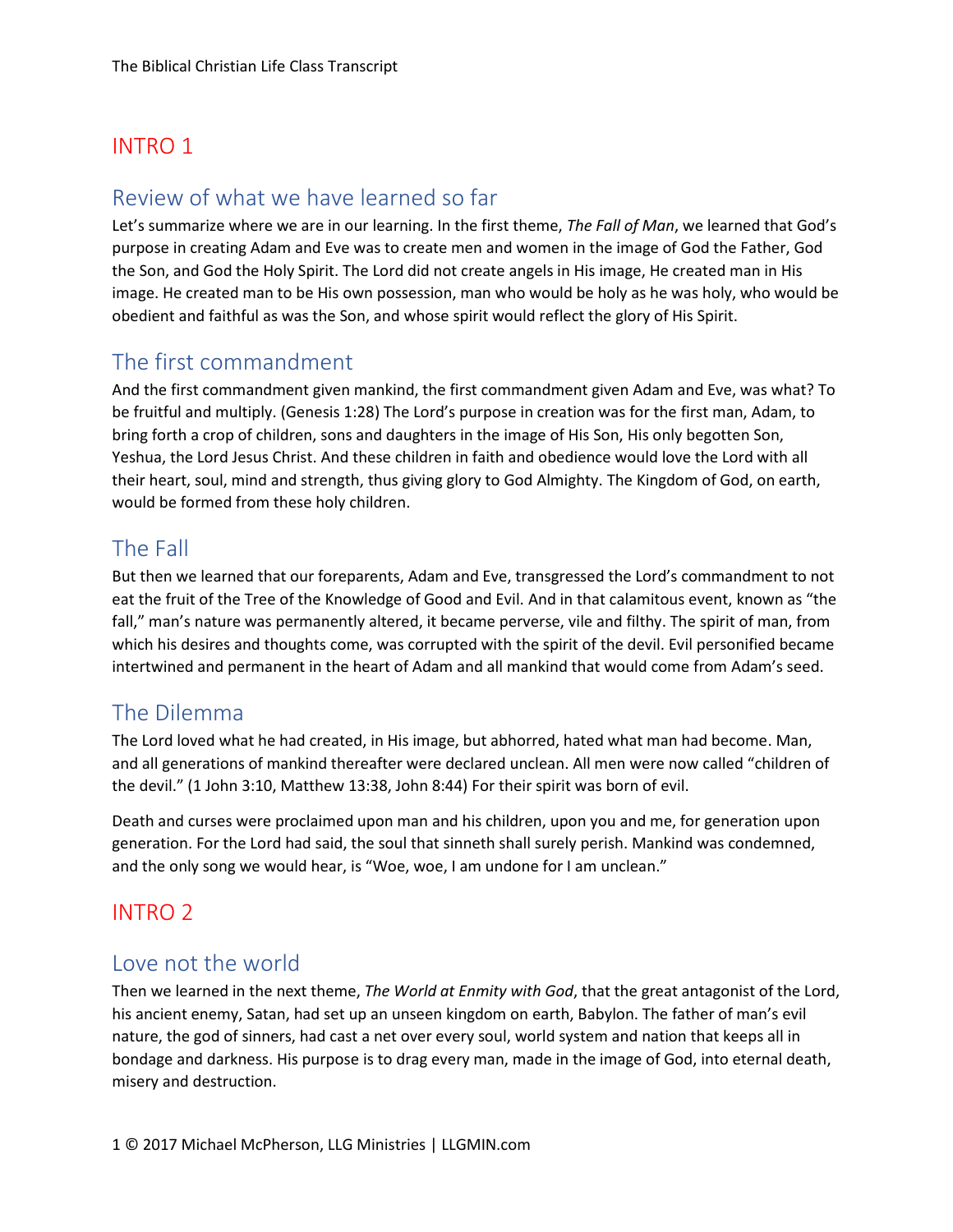## Man's sin nature

All that is in the world, the desires of man's sin nature, is only evil in the eyes of the Lord. It is unclean, leprous to the touch. And why is all that is in the world evil? Because not one world system, not one nation, not one leader, not one individual could say everything they do is according to the will and desires of God Almighty. Thus anything that man does, which does not arise from the will of God, is sin. (Romans 14:23, Hebrews 11:6). All in the world would hate the light of God, for it reveals that the deeds of men were evil. The world would hate Jesus Christ.

## Guilty by the Law

Therefore, the situation looked bleak for human kind. Born into sin, kept in sin, and ruled by the god of sinners, the devil. The only future for every man, woman and child was eternal damnation by the Law of God. For the Law had declared all guilty of sin, unclean and unfit to exist in the Kingdom of the Holy One.

## INTRO 3

## God's So Great Salvation

Yet all was not lost. For the Lord so loved man, that he provided a way of escape, a way of pardon from the sentence of death and eternal damnation. In the third theme, *God's So Great Salvation*, we learned that a covenant between God the Father, and God the Son would allow the Lord to justify the wicked. The Lord Jesus Christ would pay a ransom to redeem the lives of God's chosen, those who would repent and live for God. Christ would be a propitiation, a sacrifice to bear the cup of God's wrath, meant for you and me. And by this act of love, the Lord would save His people from the penalty of sin. And God the Father would finally have a people; holy, blameless and all his own.

## The redeemed

The redeemed of God, by necessity would have to be born again. Though treated as innocent, based on the redemption bought by the Lord, man still had a problem. His nature was evil. Thus, the Spirit of the Lord would regenerate, make anew, the repentant heart. A supernatural act of God would occur. The redeemed would now have a new desire and strength in Christ to love the Lord, and live a life holy unto God, free from the dominion of sin.

### A supernatural act

The redeemed would have a new spirit, a new heart that was able to fulfill his great commandment, to love the Lord with all your heart, soul, mind and strength. And the evidence that one was truly born again, and loved the Lord, was that he would love his brothers and sisters in Christ, love his neighbors and love his enemies. He would not love as the world loves, or humans love, but would love with the heart of Christ. A self-sacrificing, humbling love whose forever purpose is to the please the Father and to do as He commands.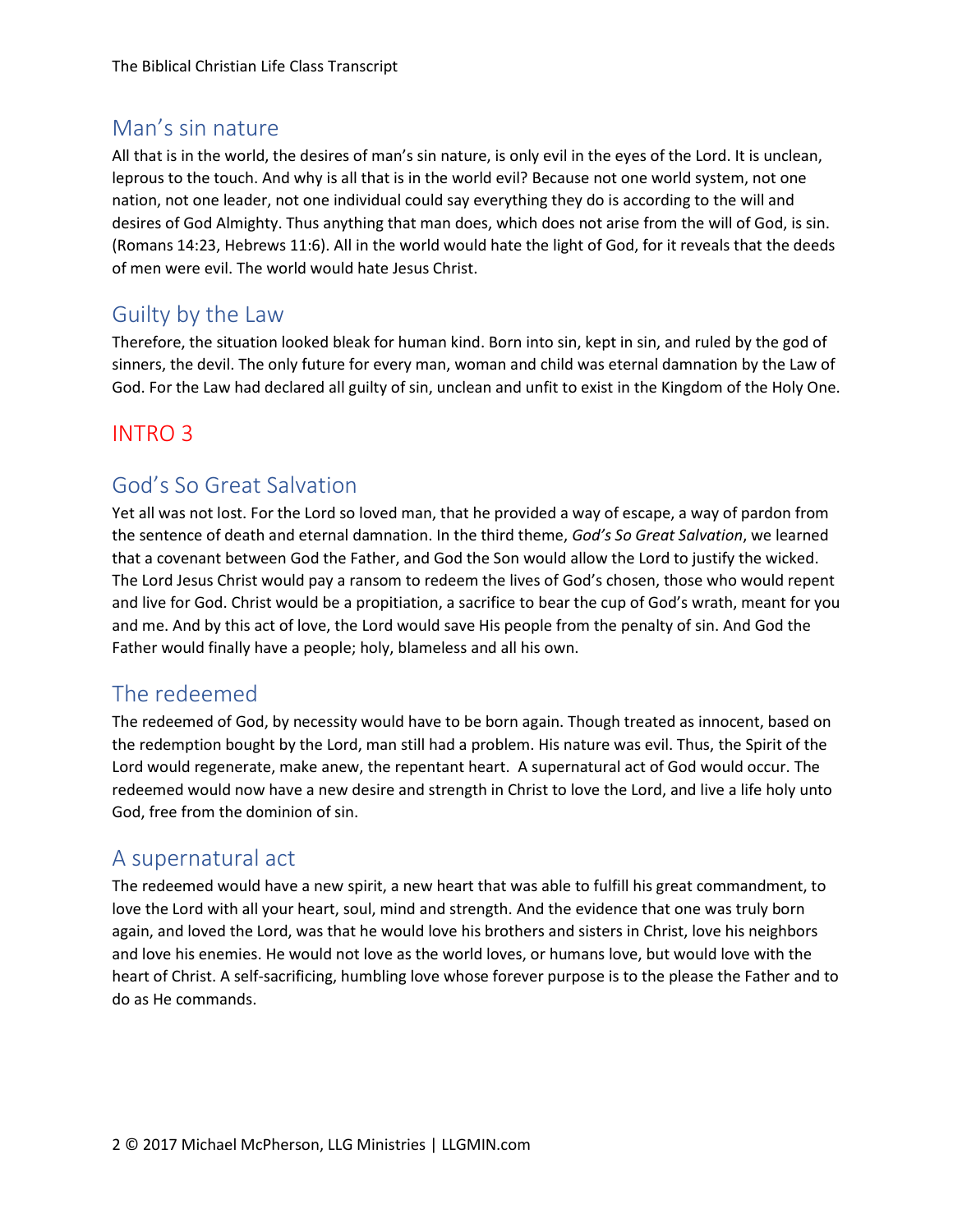## INTRO 4

## The Biblical Christian Life

Thus, we are now at the fourth theme, *The Biblical Christian Life*. In this class we explore the call on the life of God's people, the born again Christian, those who have the indwelling Spirit of Christ. We answer the questions, "What is God's expectation of his people," "How are we to experience the Lord's promise of joy in Christ," "What is God's purpose for my life," "How do I know I am abiding in the will of God," "How do I know I am a faithful servant, pleasing to the Lord," "How can I glorify the Lord," "How do I grow into the fullness of Jesus Christ," How can I experience the refreshing presence of the Holy Spirit," "What does it mean to walk in the Spirit," "What does it mean to be sanctified," and "How can I obtain the full blessings of God in my life?"

### LESSON 1

### What the Biblical Christian life is not

First, let us state what the biblical Christian life is not. As we study the Scriptures, we can say with confidence the normal Christian life is not typified by things of the flesh. It is not defined by what you drink or don't drink, whether you smoke or don't smoke, whether you have pre-marital sex or not, whether you attend church or don't attend, whether you participate in religious activities or not.

It is not defined by how kind you are, nor how generous and charitable one is. It is not defined, necessarily, by one's participation in missions, church activities, Christian youth camps or activity in various ministries.

While the aforementioned things may have merit in themselves, all these things can be done by the unconverted, professors of faith who have never been born again, and have not the Son. For many of these people will hear the Lord say, on the Day of Judgment, "I never knew you," "Depart from me, you who are cursed, into the eternal fire prepared for the devil and his angels." (Matthew 25:41)

#### God's purpose for man

To define and understand the biblical or normal Christian life, we have to go back to the Lord's purpose in salvation. His purpose was to set apart a people for Himself, cleansed from sin, who would be like Him, like Christ. And these holy children would be commanded to be fruitful and to bring forth more fruit in the Kingdom of God. This fruit would be the righteousness, love, faith and holiness of Christ that sprouted from the souls of those that repented unto the Lord. Thus, the Lord God would have a kingdom of holy children, in the image of Jesus Christ, who would love Him, serve Him and glorify His precious name.

#### The Cross

And to accomplish this purpose, the Lord Jesus Christ by what he did at the Cross, would give birth to the holy kingdom. Each person who believed on the Lord Jesus would be saved from the penalty of sin, and then freed from the dominion of sin by the perfecting work of the Holy Spirit. These born unto God, would be commanded to be fruitful. The same commandment the Lord first gave Adam and Eve.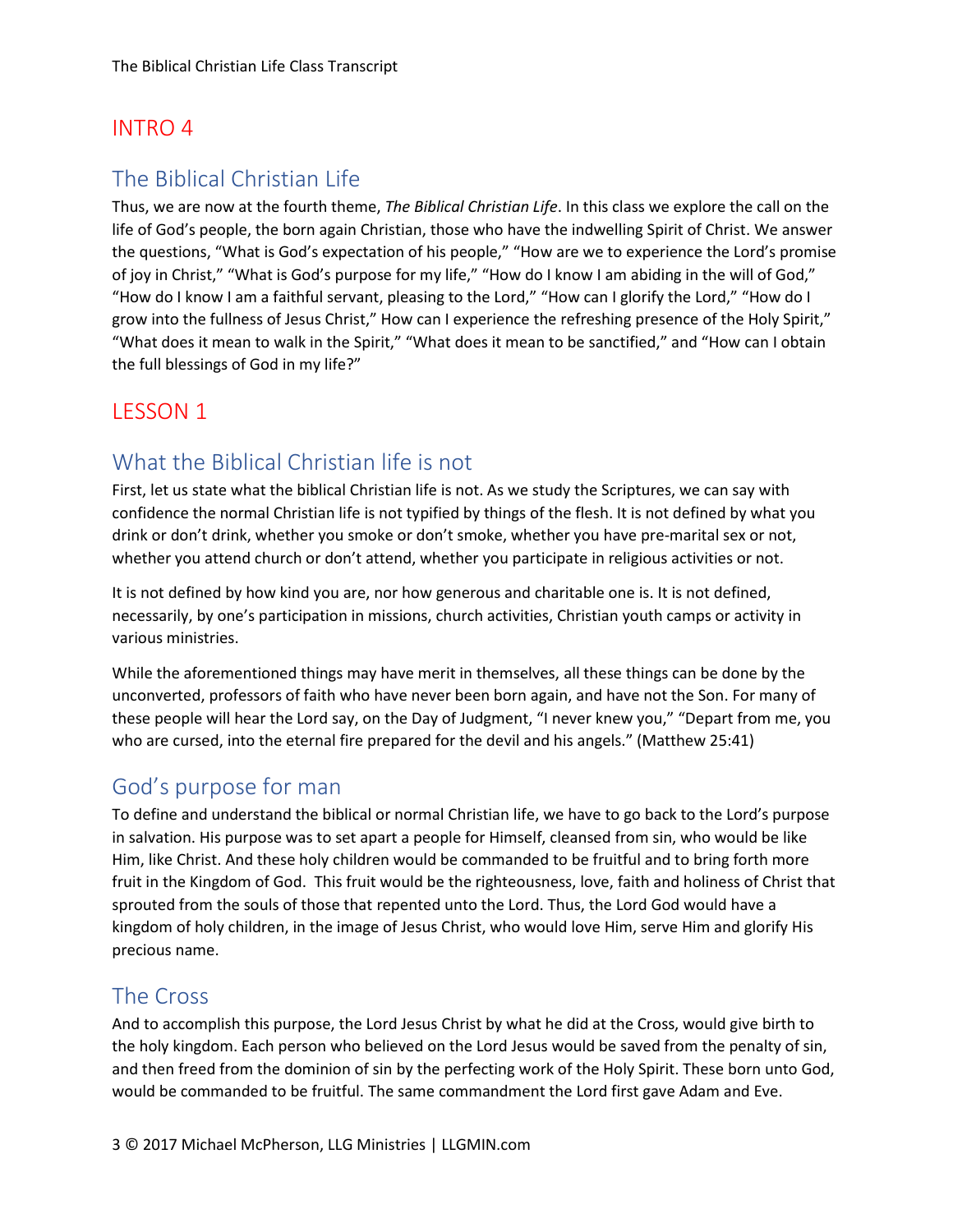The biblical Christian life, also referred to as the normal Christian life, therefore, is defined and described in the Scriptures as a life that bears fruit for God.

### LESSON 2

## Fruit – is the righteousness of Christ

When the scriptures refer to fruit in a believer, most often it refers to the righteousness of Christ. The image of Christ, the Spirit of Christ in the believer which glorifies the Lord God. When one bears much fruit it signifies the fullness of Christ in the believer, the overflowing fruit of the Spirit in the believer. However, a harvest of fruit in this context also describes the planting or spreading of seeds of righteousness, the righteousness of Christ, the Word of God, that brings other people to grow, flower and bear fruit to God's glory.

### John 12:24

"Truly, truly, I say to you, unless a grain of wheat falls into the earth and dies, it remains alone; but if it dies, it bears much fruit."

The Lord's sacrifice on Calvary brought forth the first fruit in God's plan, then the fruit of the apostles grew. And from these first converts, more fruit would be produced at Pentecost (Acts 2). Crops would grow unceasingly as fruit produced in turn caused more harvest and more crops for the Kingdom of God, more souls that would become holy sons and daughters of the Most High, born again in the image of Christ Jesus.

## Growth of an apple tree

To understand this concept of fruit and harvest, and God's purpose for each believer, we can learn from nature. The Lord uses the imagery of a vine and branches grafted into the vine (Christ) that produce fruit. (John 15) He also uses the imagery of seeds being sowed. Seeds sown in "good soil" produce fruit and a great harvest of crops. Let me put all these parables together by describing what actually happens in the growth of an apple tree. This is vital to understand, as you will see.

## LESSON 3

### Pollination

I did some research on the internet and here is what I found. An apple tree first produces flowers, called blossoms. These blossoms must be fertilized in a process called pollination, before the apple tree can produce apples. When the flowers are pollinated, the apples begin to grow, and eventually the flower petals fall off giving way to the apple in its place.

Most apple trees cannot pollinate themselves. They have to be pollinated by other trees. How this works is insects, or the wind, take pollen from the male part of a flower on one apple tree and pass it on to the female part of a flower on another apple tree.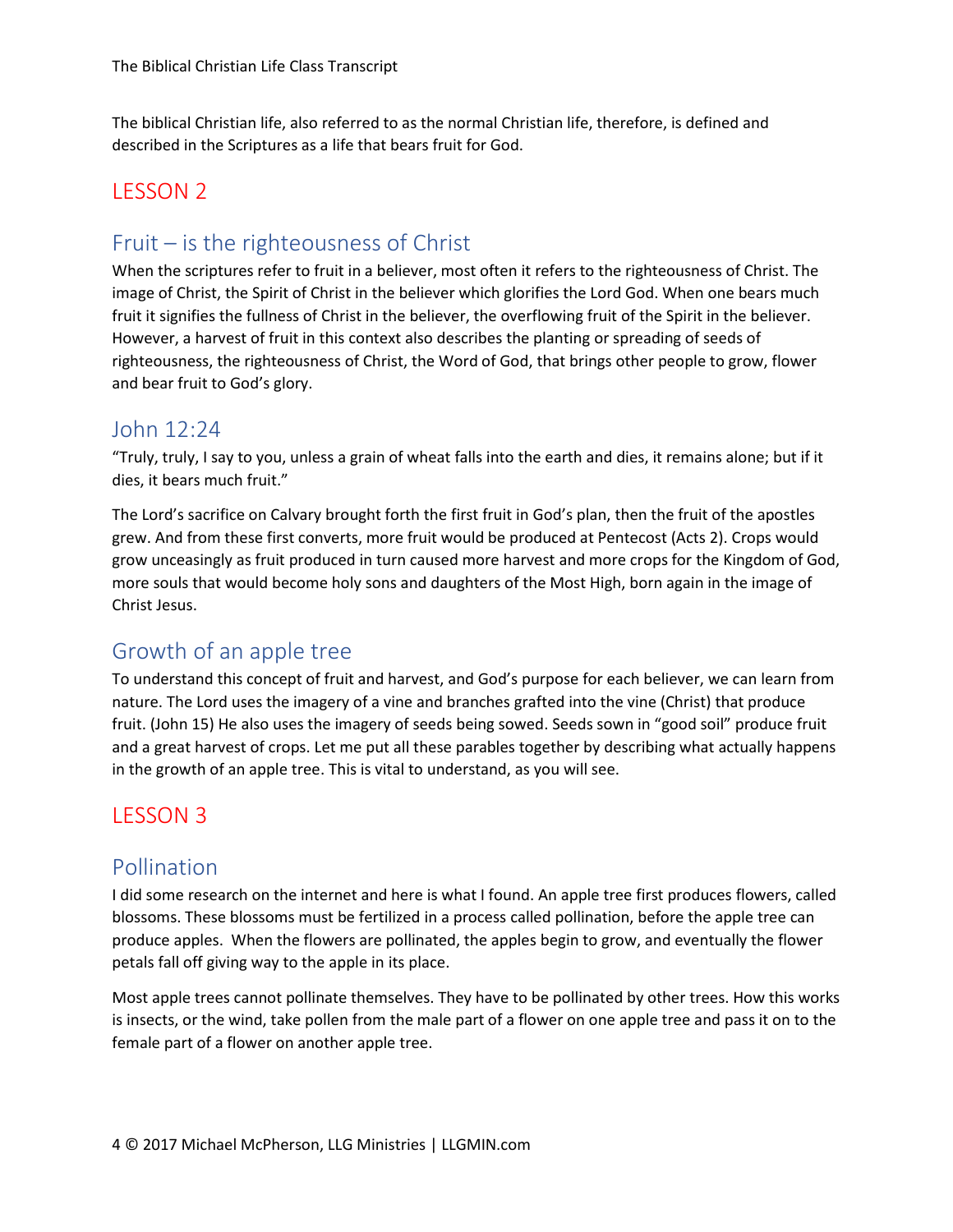## Pollen

Pollen is a powdery substance from the part of the flower which contains male sperm cells. When it is placed on the female part of a flower (called the stigma) on another tree, the flower becomes pollinated. It becomes pregnant. The pollinated flowers of the apple tree will now start to form fruit.

#### Growing new trees

Farmers discovered, thousands of years ago, however, that growing new apple trees from the seeds of existing apples was a problem in that they did not breed true. The seeds planted did not produce the same type or quality of fruit from which the seeds came. Therefore, in 3,000 or 4,000 B.C. (Before Christ) historians say people discovered grafting. This greatly facilitated the spread of fruit orchards and the improvement of varieties of fruit.

### LESSON 4

## Grafting

Grafting involves cutting a branch from the tree which produces the fruit one desires, and making a matching cut on the rootstock, the main part of another tree, and then binding or taping the branch into the rootstock. No one knows how ancient people discovered this. But when the branch and the rootstock healed together, and became one, the grafted tree branch produced the fruit and quality the farmer desired. Therefore, to grow new crops, farmers today, and for the last 6,000 years, do not plant apple seeds, but take branches from apple trees and graft them into other compatible trees, to produce fruit.

Now hold this concept of grafting in your mind for a moment, we will come back to it.

# LESSON 5

### The parable of the sower

In Mark chapter 4, Luke chapter 8 and Matthew chapter 13, we read the parable of the sower. The Lord tells us that the Word of God is seed. Those able to receive the seed, and accept it as truth, sprout, they shoot forth a stem or bud as in a small plant. However, some of these sprouts will quickly wither and die before they reach any significant growth, because they have no root. Other plants will die because they are choked from thorns and thistles which prevent them from growing. However, a third sprout will grow healthy and produce not just fruit from their own tree, but a crop of up to 100x what was sown.

All three types of plants, which represent groups of people, heard the Word of God and accepted it as truth. They believed that Jehovah, the God of Israel is the only true God and that Jesus Christ is the Son of God. This belief is described as a seed that sprouts, in the person, from hearing and accepting as truth the Word of God.

In Luke 8:13 it says the first group received the word with joy and believed for a while. Then the second group also believed, somewhat longer than the first group, but eventually they also died and "brought no fruit to perfection." (Luke 8:14)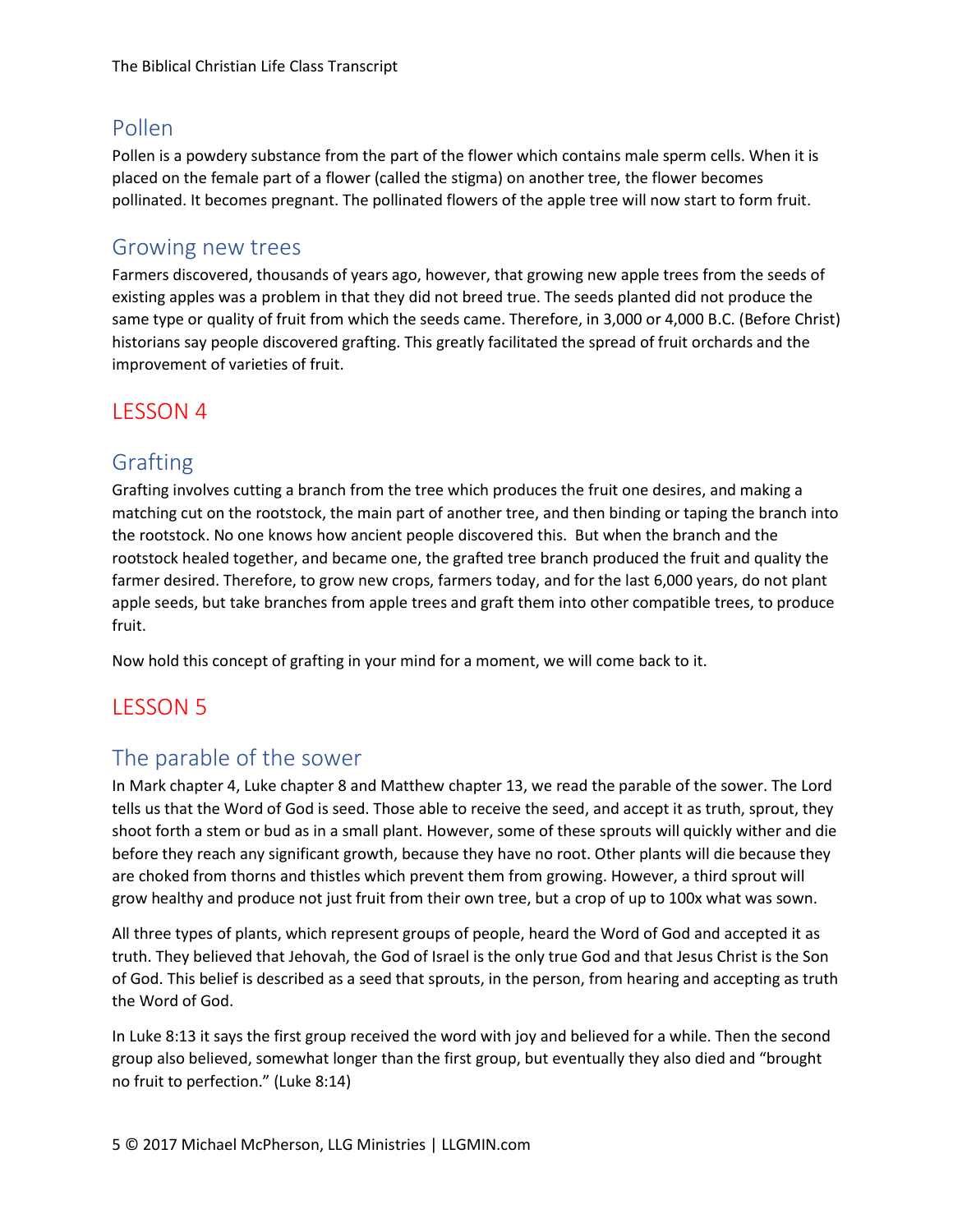What the parable of the sower is telling us, is that the Word of God will produce belief in the Gospel. However, that belief does not develop into faith in all people. And without faith it is impossible to please God (Hebrews 11:6). The people whose belief in the Word never developed into faith in Christ, are described as plants that eventually die. And plants that produce no fruit are gathered as dry branches for the fire. (John 15:6)

## LESSON 6

## Grafted in Christ

Then in John 15:1-6, the Lord gives us more insight into how the third group, or plant, produced fruit. He says a believer in the Word (called a branch) can only produce fruit when they are grafted into him, the true vine. And the Father is the husbandman, the farmer, that grafts branches into Christ.

So, this third group of hearers, after receiving the Word sprouted stems and buds, just like the first two groups. In Romans 11:17, these believers are called "wild olive shoots." However, God the Father then took this third group, took their stems which had grown tall, and then grafted them into the body of Christ. And only after being grafted into the vine, which is Christ, could they could bear fruit, per John 15:4.

## Good soil

Why did this third plant, or group of hearers, grow tall enough for the Lord to then graft them into Christ? Why didn't they wither and die like the first two groups of hearers? The scriptures in the parable of the sower state that this plant had "good soil." In Matthew 13:23 it says good soil is the "one who hears the word and understands it." In Mark 4:20 it describes good soil as they that "hear the word and accept it." In Luke 8:15 its good soil "are those with a noble and good heart, who hear the word, cling to it, and by persevering produce a crop."

Perseverance in this verse means one who is steadfast, patient and who does not stray from the pursuit and seeking of the Lord.

What word did these believers "hear and accept?" It was the message preached by Christ and every apostle: repent and be saved.

"And that repentance and remission of sins should be preached in his name among all nations, beginning at Jerusalem." (Luke 24:47).

The good soil are those people who heard the Word – and then did what the Word commanded - they repented unto God as Lord and Master with a broken heart. It was these that the Lord grafted into Christ Jesus. The others who heard the Word, received it with joy, but did nothing with that knowledge. There was good news about heaven and a savior. Who wouldn't receive that news with joy. But their hearts were far from the Lord, they worshiped him with their lips, and but they never repented unto God. (Matthew 15:8) And therefore, when persecution came they were quick to abandon Christ out of fear. When the temptation of riches and the cares of this world came calling, they were quick to dismiss the demands of God.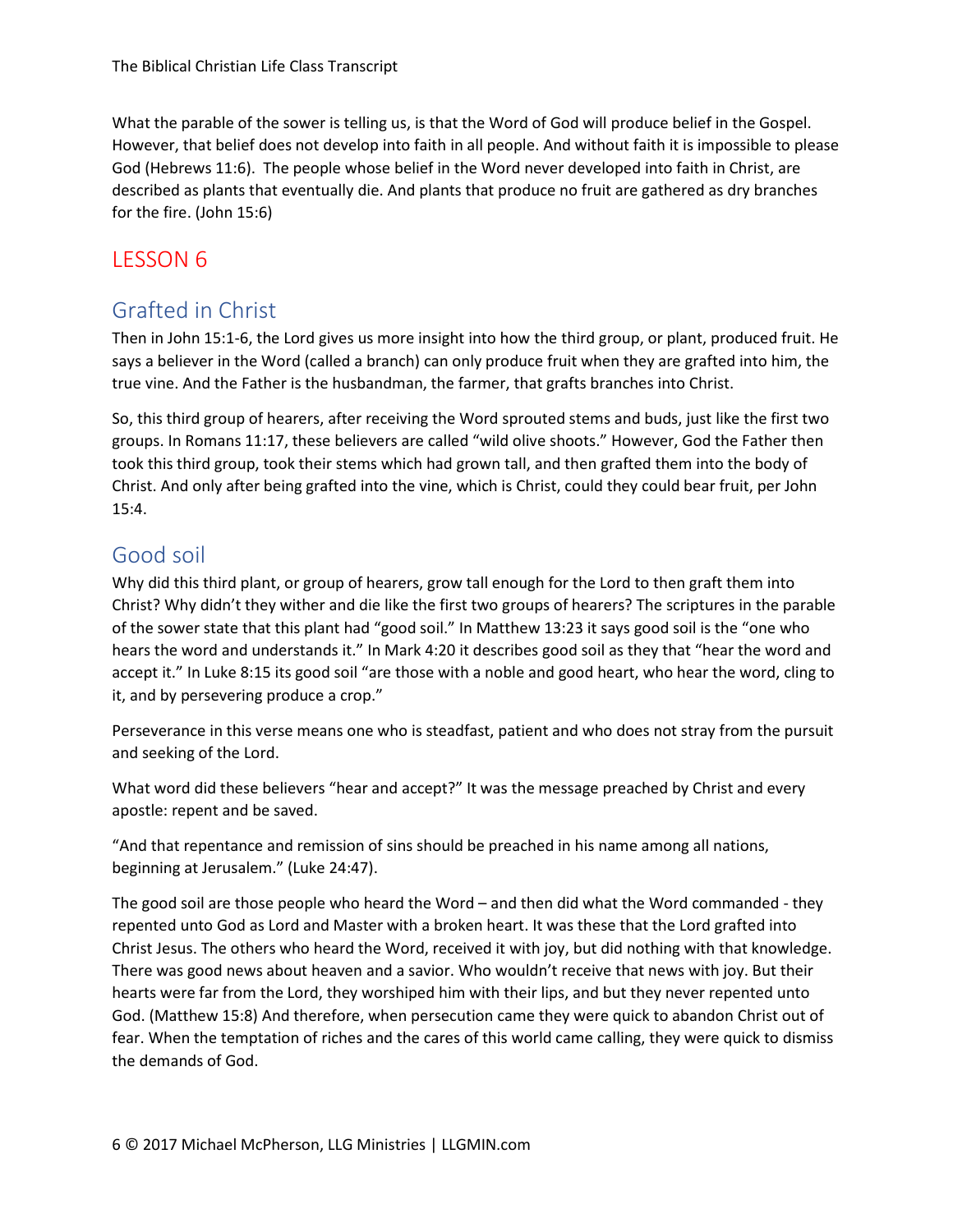#### The True Vine

Then the Lord tells us in John 15:2 that there would be branches grafted in him that would produce no fruit, they are dead branches. What are we to make of this in relation to the parable of the sower in Mark 4:13-20? This is my interpretation.

In John 15:1-6 we learn that the Word of God produces a fourth type of plant, hearers of the Word who also accepted it as truth. These did not fall away quickly from the Word as did the first group, that withered in the heat of persecution. And they did not fall away because of temptation, worries or love of the world, as did the second group. This fourth group of people looked just like the third group and their stems grew tall. However, they did not bear fruit as did the third group. The question is why?

## The fourth plant

This fourth group sprouted stems and buds and grew just like the third group. They became church members, religious followers and professors of faith in Christ. These would call Christ, "Lord, Lord." In Matthew 7:22 we read that some would become preachers and many would do Christian work and even drive out demons from the possessed.

Then in Matthew 7:24-27 the Lord tells us why this fourth group of hearers, that were in the body of Christ, never produced fruit: they heard His words but never did them, they never repented unto God. (James 1:22)

# How did they get grafted in?

The question now is, if the Father grafted the third group into Christ, the group that produced fruit, who grafted in these believers of the Word, that produced no fruit?

The answer, according to Matthew 24:24-30, is these believers were grafted into the body of Christ by the devil. They were placed within the church of Christ by the enemy of God. However, the graft, we will learn, never actually attached these folks to the body of Christ. It was a graft in name only. They were wrapped around the true vine, which is Christ, but never placed into the vine, which only the Lord God can do.

# The danger of dead branches

Why did the devil graft these branches into the church of Christ? In nature, dead or diseased branches, in a fruit tree, can prevent the tree from bearing much fruit. In some cases fungus can spread throughout the tree, from the branch, and kill the tree. Therefore, the enemy of God purposed to graft branches into the body of Christ, branches that looked just like the branches grafted in by God, with the ultimate purpose of corrupting God's church. All through the Old Testament and New Testament we read of false teachers, preachers, prophets, pastors and wise men who come into the body as "wolves in sheep's clothing." (Matthew 7:15, 24:11, 24:24, Jeremiah 23:16, Ezekiel 22:27, 2 Corinthians 11:13, Philippians 3:17-19)

Now let's understand why they bore no fruit and why Christ called them "law breakers." (Matthew 7:23)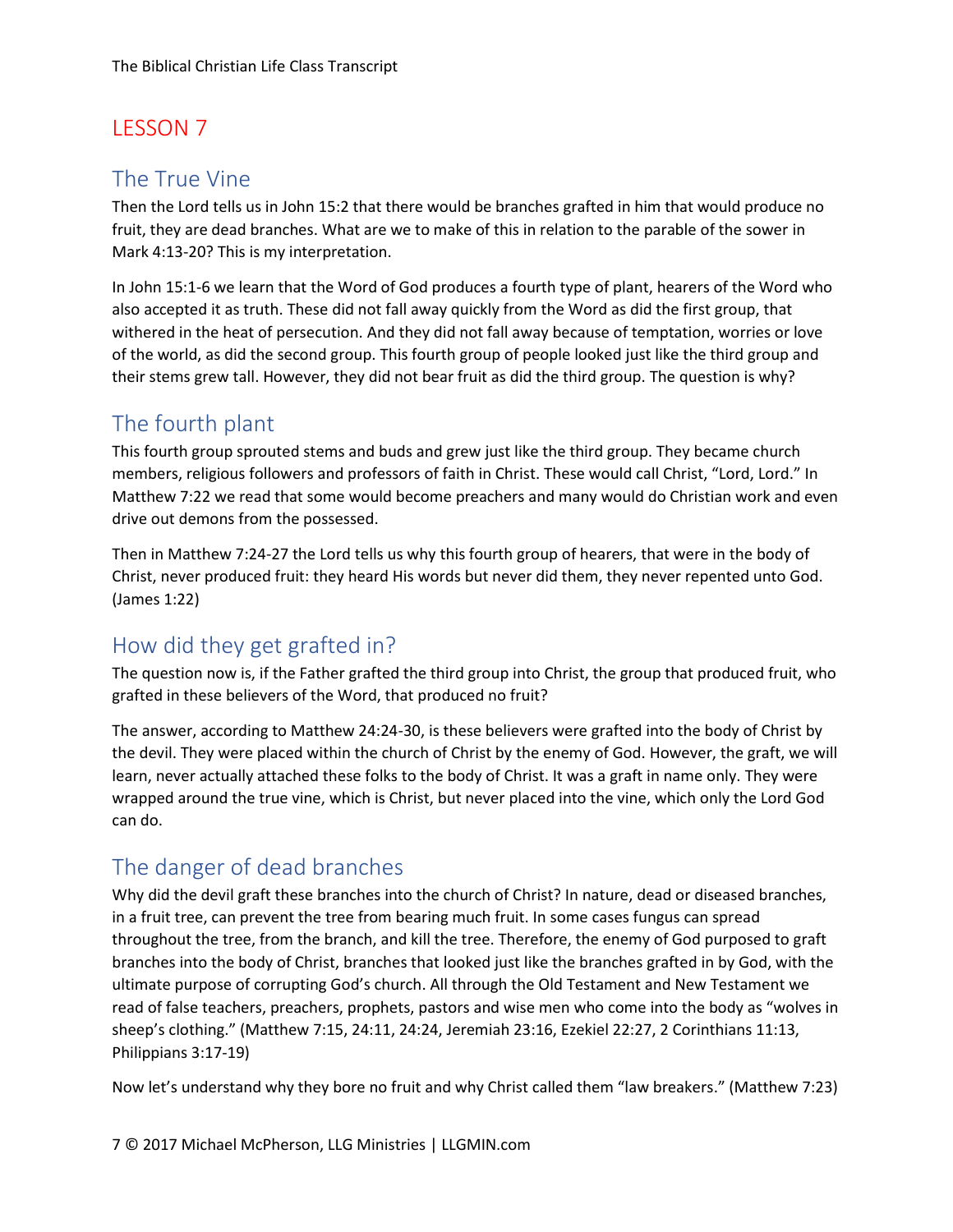### Graft failure

In nature, most fruit trees are propagated by grafting as we have already described. Sometimes the graft union fails, resulting in the main stem breaking off, poor growth or death of the top part of the plant.

The graft union sometimes ceases to function at a later period, possibly some years after planting. In some cases, the graft union does not display any obvious external symptoms of a problem being present; they look just like the healthy branches. This was the case with the branches in Christ that bore fruit and the other branches that produced no fruit, they looked the same.

However, on closer examination, in a graft failure the rootstock and branch can be seen to have become partly or completely separated.

Graft failure in apple trees can be caused by factors that include poor formation of the graft union. In other words, the tissue of the rootstock and the branch never join, they never become one. The nourishment of the rootstock never flows to the branch. They remain separated, and as a result the branch never grows, never bears fruit, and therefore the farmer cuts off the dead branch.

#### I never knew you

The Lord tells us about this spiritual graft failure in Matthew 7:15-23. In verse 7:19 the Lord says trees that do not bear good fruit are cut down and thrown into the fire. Then in verse 7:23, he tells the people who were cut down, "I never knew you."

The Greek definition for the word "knew" (ginosko) used in Matthew verse 7:23 implies intimacy as in sexual intimacy. What the Lord is telling these that never bore fruit, that called Him Lord, that were cut off, is that His Spirit and their spirit never joined in union. The Apostle Paul brings home this point in Ephesians 5:31-32, when he says Christ and His church are one, just as a man is joined to his wife are united and become one.

Now the question is why was there a graft failure? Why did these people, who joined the church of Christ, never bond and become one with Christ? Why were they cut off, as dead branches?

### **Lawbreakers**

The Lord tells us why when He calls them "lawbreakers," or "workers of iniquity" in Matthew 7:23. These folks worshipped the Lord either out of obligation, tradition, fear of hell, because of a desire for religion, blessings, or a perception that it was the right thing to do. Yet not one person the Lord told "I never knew you," could say they had a desire for Him, that they loved Him. Not one could say they worshipped Him because they wanted to please God, had a desire to know him, a desire to obey him, or a desire to serve Him.

Not one had repented, not one was ever convicted of sin and not one turned to the Lord and gave him their heart. They knew the Lord intellectually as savior, according to the Word, but did not know Him intimately as Master, Father, Husband and Lord of their lives. Even though they attended church, they were still children of the devil.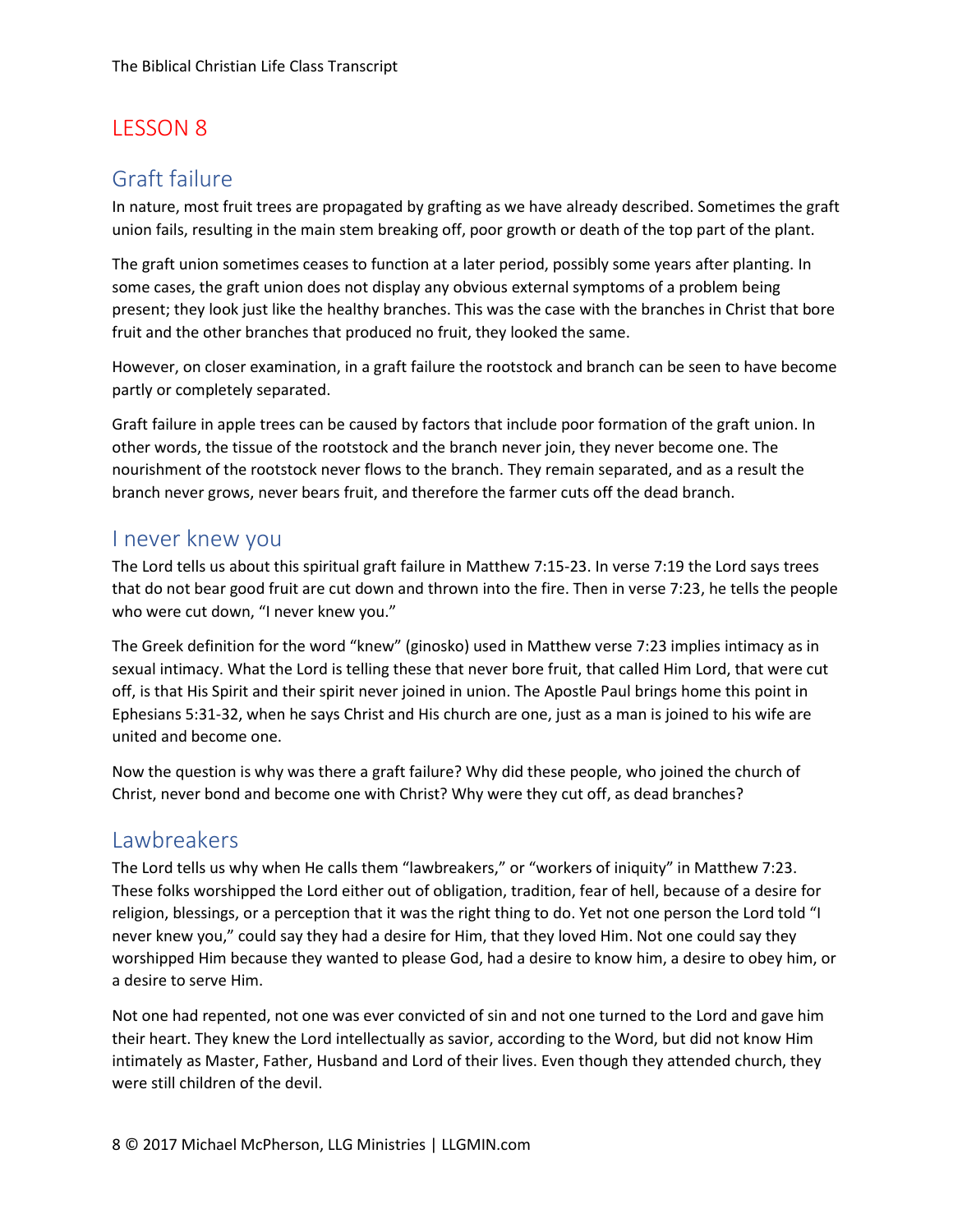### A brother

To illustrate this point, let me tell you a true story. A brother told us his testimony in a men's ministry meeting I was attending. The brother had been a lifelong alcoholic, had lost his marriage and was estranged from his six children who were now adults.

In his own words, he said one day he came to know the Lord as savior. And after that time, for the next ten years, he prayed for the Lord to take away his addiction to alcohol. But his prayers were never answered. Then one day his alcoholism got so bad, he was committed to a sanitarium, a hospital with a padded room, so he could not harm himself while in his drunken stupor.

## The sanitarium

He was so depressed and felt so lost at that moment, that he cried out to the Lord to take his life. And then he fell to the floor. Before his head hit the padded floor, his addiction was gone. What happened? Again, in his own words, he said on that day he came to know God Almighty as Lord and Master of his life. You see, I don't believe this man was ever saved for all those years. Even though he professed to accept Christ as savior. He was not saved until he gave up his self-will, his desire to go his own way, and gave his heart to God in that hospital room. He finally reached the end of his rope, and the Lord was his only hope.

Ten years before, he wanted the Lord to solve his problems, to save him from his addiction. But yet, he wanted to retain his will and desire to be in control of his life. This man, I believe, had never repented unto God. Until his will, the will of Adam, the will of the sinner, is voluntarily given up on the altar of sacrifice, the Cross, to be crucified, the Lord cannot and will not come into your heart. He who has the Son has life. He who does not have the Son is dead already.

## The Lord's Spirit

The Lord will never put his Spirit into you, a branch, unless you have a repentant heart. He will never infuse life from the true vine, Christ, into a branch that has not repented unto God. This infusion of his Spirit is the process of regeneration, the new birth. The thing that happens when a man becomes a new creature in Christ Jesus. And what is repentance? It is, in its simplest definition, when a person changes his mind and direction in life from "let my will be done," to "dear Lord let thy will be done." There is no bargaining, no exceptions, no partial repentance. Everything is given up and your life has become a living sacrifice offered to the Lord Jehovah God.

### Repent

Dear friend, if you are a branch in the body of Christ, but are unsure if you have been born of the Father, pray dear friend. Get on your knees, on your face, and pray, plead for mercy, ask the Lord to convict you of your sin, ask the Lord to break your spirit, and ask the Lord for His Spirit, for it is His pleasure and will to do so. Amen.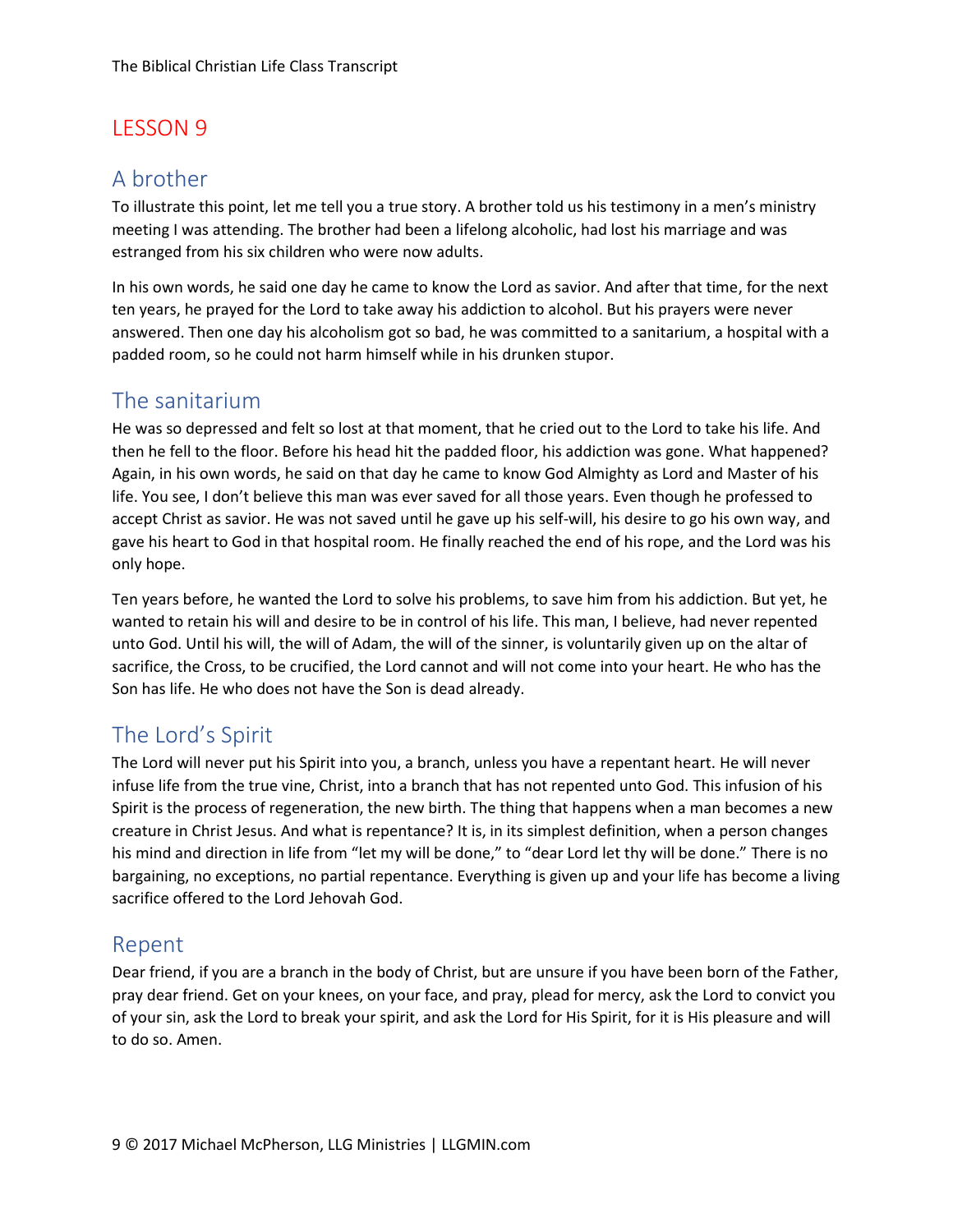## In Christ

In nature when a branch is successfully grafted into a rootstock it bears the fruit or flower of the branch. For example, if you graft a white rose branch into the rootstock of a red rose bush, the branch will grow white roses while the other flowers, on the other branches, are red.

In the Kingdom of God, the reverse happens. In Christ, when a believer is grafted into his body and Spirit, it bears His fruit, the fruit of the rootstock. This is the difference between the apple tree and Christ. However, just as in nature, the grafted branch and the rootstock must join their tissue, they must become one for the graft to take and for the branch to bear fruit. The branch that does not have a successful union with the rootstock bears no fruit, it has become a dead branch and is cut off by the husbandman (farmer who cultivates his crops).

This union, or joining of man and God is a supernatural act, as we have already discussed. The Spirit of God comes into the believer (John 14:23) and our spirit is joined with the Spirit of Christ, seated with Christ at the right hand of the Father, in the heavenly realm. (Ephesians 2:6)

#### My witness

Before we go further, let me say I was once one of those plants that heard the Word of God, received it with joy, but my plant never grew, it withered, it was dead. If you asked me if I was a Christian and a believer in God and Jesus Christ, I would say yes. This is what I was brought up to believe was truth, and I never found reason to believe otherwise.

Yet, I was never grafted into the body of Christ like the third group, I never attended church or considered myself religious or called Christ Lord. I was in the first and second group of believers who heard the Word but whose plant had no root, was choked off by my ungodly lifestyle and never grew.

I lived a life of debauchery and lawlessness, yet I called myself Christian. I never read the Bible, knew little of God's Word, yet accepted it as truth, while heading on a path to eternal damnation.

It was only by the grace and mercy of the Living God, that many years later I would seek the Lord. And on August 23, 2007, at 2:00AM I met God Almighty, I slumped to the floor in tears, overwhelmed, beyond words, and was forever changed. Praise the Lord, my Savior, my Father and friend.

## LESSON 11

### Bear much fruit

Now this branch that bears fruit, the righteousness of Christ, can also bear "much fruit." It can bear "much fruit" in two ways. In the first way, the husbandman prunes the branch.

In nature, the object in pruning fruit trees is to force the tree into investing more of its energy into producing lots of big juicy fruits instead of lots of woody growth such as new twigs. Pruning fruit trees removes (cuts) existing wood and sometimes leaves from the tree. With fewer woody growth options left after a thorough pruning, the tree's other alternative is to invest more energy in producing fruit.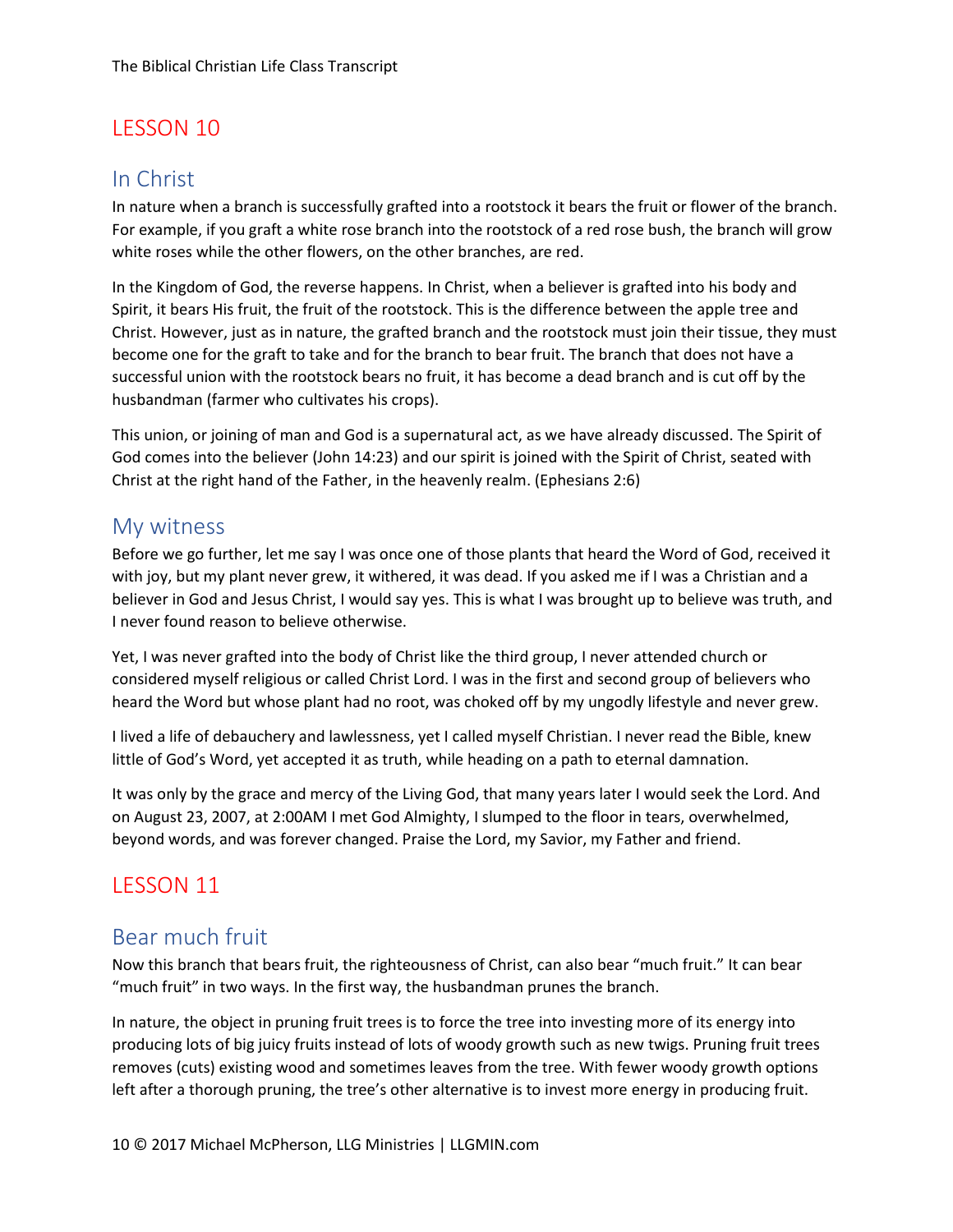# The husbandman

In the Gospel, God the Father prunes branches in Christ to produce more fruit by several ways. He can take away things and people in your life, to make you more dependent on Him, thus building the strength of your faith.

He will discipline you, when you sin, to keep you from sinning again. He can take away your desire for things in the world, that defile, to keep you holy.

And when you identify with Christ, in death to self, burial and resurrection, he can remove besetting sins, and personality unbecoming of a Christian.

Sometimes pruning is painful, as it was for Abraham when the Lord commanded him to sacrifice Isaac in a test of Abraham's faith, or when Daniel was cast into the lion's den. Therefore, the Lord can allow us to travail in difficult situations, to teach us faith, and to have us grow in revelation and love of God.

# Refiners fire

In the scriptures, pruning is also described as the Lord acting as a refiner. In Daniel 11:35 the Lord tells us that some saints will suffer persecution in order that they be refined and purified. In other words, that their faith may grow and be an example to others.

In Malachi 3:3 the Lord is described as "a refiner and purifier of silver, and he will purify the sons of Levi and refine them like gold and silver, and they will bring offerings in righteousness to the LORD." What we learn from these scriptures is that the Lord prunes or refines the saint in order that they grow in faith and righteousness – which is fruit to God.

# LESSON 12

## Sanctification

This pruning of the saint, we just described, is the process of sanctification in Christ. The process of growing in holiness. How does this occur? We bore initial fruit when we were grafted into Christ in the new birth. When the graft took, the imputed righteousness of Christ flowed through us, the indwelling Spirit was the first fruit offering to the Lord. Therefore, every branch in Christ bears fruit.

However, to grow more fruit, (faith, holiness, righteousness, love of Christ) there was something we had to do. We were told to renew our minds, (Ephesians 4:23), to abide in Christ (John 15), to put away the old self (Colossians 3), to take up our cross daily, (Matthew 16:24) and we were warned to not love the world (1 John 2:15).

## Holiness

To bear more fruit, to grow into the fullness of Christ, the saint would have to reckon, consider, see in his mind, understand himself to be crucified with Christ, buried with Christ and resurrected with Christ sitting at the right hand of the Father. He has to know it, see it, accept, want it, understand it, pray for a revelation and then live it. God has already done the work, the provision for holiness is there, we must now take hold of it.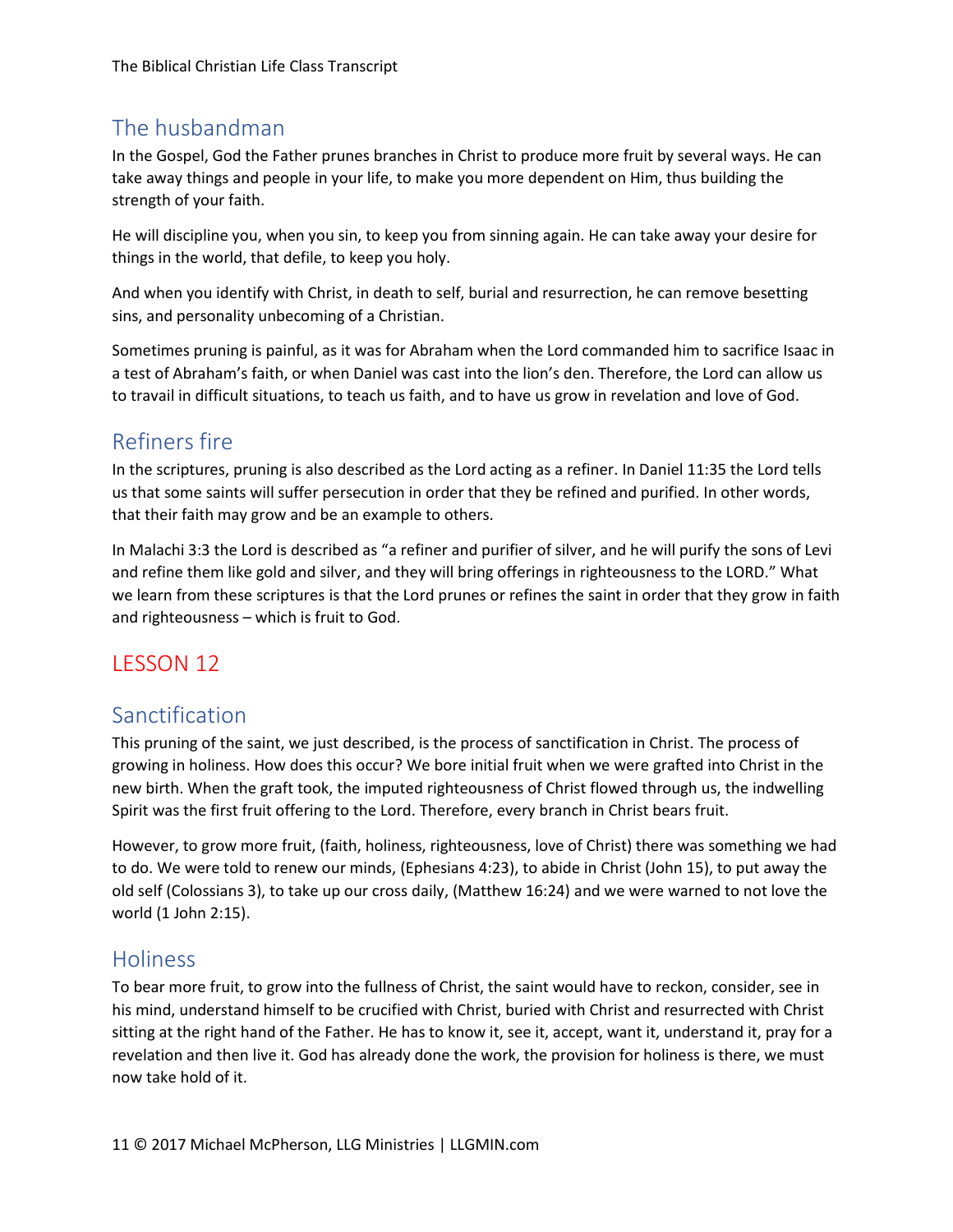As he would now go forward in life, identified with Christ, the Spirit of God could flow unhindered from the vine into the branch. The saint would gain the strength and power of the Holy Spirit to overcome besetting sins, resist the devil, resist the world, and to love as Christ loved. This is the process of holiness, being set apart for God's use and purposes; a holy vessel sacred to the Lord Almighty.

## Sanctification a work of God

We must emphasize, the process of sanctification, the process of bearing fruit, of growing in faith, righteousness, the love of Christ and holiness, is a work of God, not something we do. For nothing that proceeds from human effort can please the Lord. Nothing. However, we can impede or grieve the Spirit of the Lord, who is conforming us to the image of Christ, when we do not abide in Christ, do not renew our minds, or choose to love the world. (Ephesians 4:30, 1 Thessalonians 5:19)

## LESSON 13

# Flow of power and nutrients

When the nutrients flow fully from the rootstock into the grafted branch, unhindered, the branch can grow much fruit. The first fruit one bears, as we have already stated, is the imputed righteousness of Christ. God sees the blessed as righteous, just, blameless, innocent and good. This is the first fruit the Christian bears. Every genuine Christian bears this fruit.

## Much fruit

Then as the Christian grows into the fullness of Christ, through the identification and knowledge of Christ, he will be pruned and broken by God, so he bears more fruit. This brokenness, this humbling and crushing of the nodes and diseased areas of our old self, is pleasing to the Lord. It yields a greater revelation of God, love and faith in the believer, which brings forth more praise to the Father. We see more of the fruit of the Spirit in ourselves: love, kindness, patience, longsuffering. In other words, the nature of Christ becomes more evident in the person bearing much fruit.

## David as an example

An illustration of a believer pruned by God, a life that produced much fruit, is David. David was anointed, chosen by God at an early age to be king of Israel. And when he was anointed, the scriptures say the Spirit of the Lord "came powerfully" upon David (1 Samuel 16:13). Yet, throughout His life David was chastened by God. He travailed in difficult situations, faced multiple battles, and knew personal loss.

However, by the end of his life, much fruit was produced in David, the author of many chapters in the Book of Psalms. Scriptures which have blessed, comforted and strengthened faith in millions upon millions of God's people. In other words, the Lord used David as an apple blossom, to fertilize the field and thus bring forth a great crop in His Kingdom.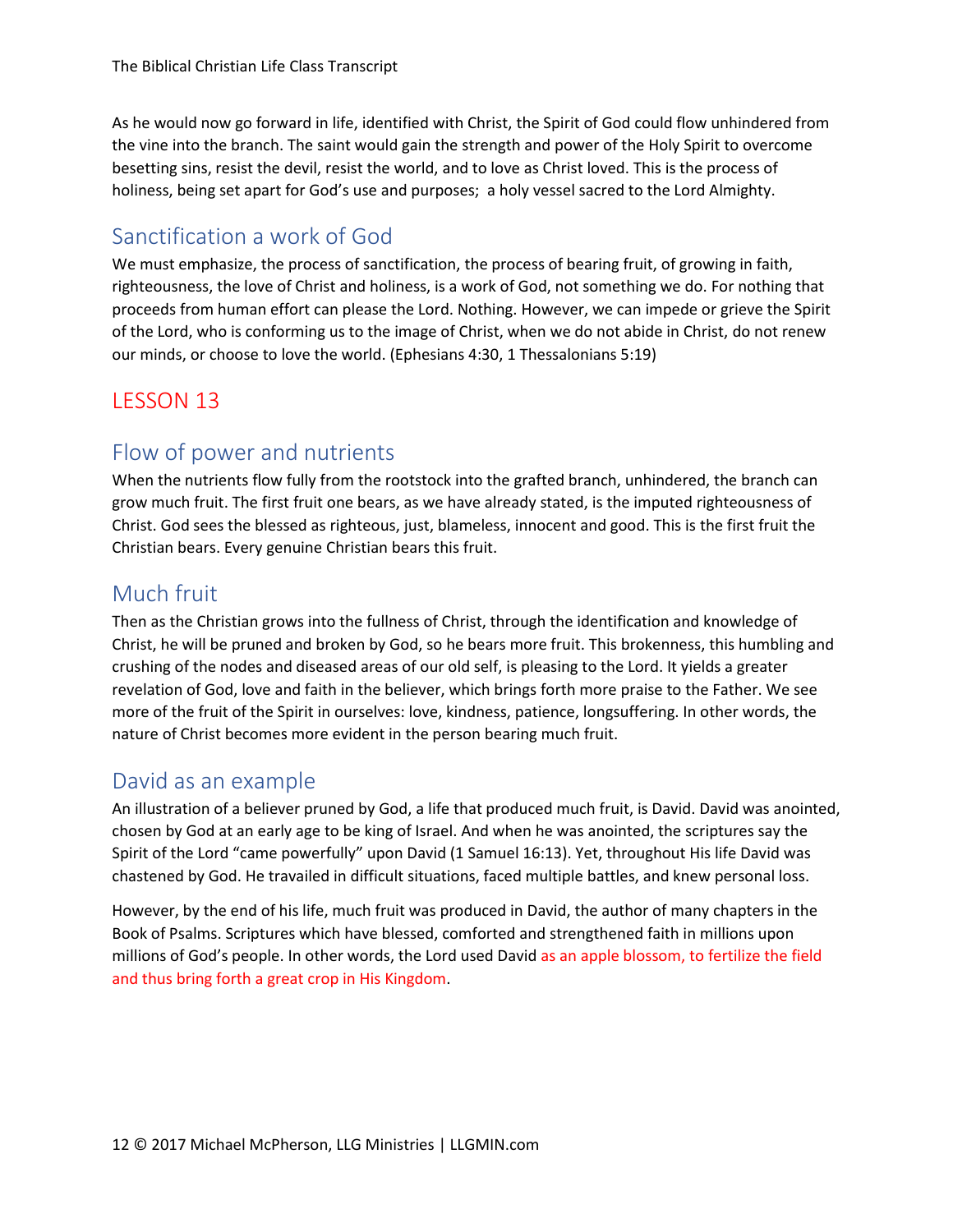#### A crop

We said there were two ways a branch can bear much fruit. First, the Lord God prunes the believer to bear more fruit on his branch, causing him to grow into the fullness of Christ. Think of an apple branch with many apples on it.

The other way a believer bears much fruit is when he, like an apple blossom, pollinates other trees, causing their branches to bear fruit.

The scriptures in Luke 8:8 state a saint can produce a crop of fruit that is up to one hundred-fold. In other words, one branch can yield a crop of 100 other tree branches that bear fruit. How does this happen?

When the believer blooms like an apple blossom, through the power of the indwelling Spirit, he spreads the Word and the love of God abroad. And in some blossoms, like the Apostle Paul, many plants of God will be pollinated, producing a mighty harvest for the Lord.

### Go and bear fruit

Whether it be through preaching, giving a testimony, intercessory prayer, ministry, evangelism, or witnessing Christ to others in a life wholly submitted to God, every Christian is called to sow the seeds of the Lord. This is likened to the process of pollination in the apple orchard. Other plants cannot produce fruit by themselves. They must receive the pollen of other flowers. Thus, the scriptures state, (Romans 10:15, Isaiah 52:7) "How beautiful are the feet of those proclaiming good news of good things!" How beautiful are your feet, dear brother, dear sister, when you proclaim Christ.

# The Christian Life

God's purpose as a husbandman, a farmer that cultivates and cares for crops, is to cause you to bear fruit. Every true born again Christian will bear fruit. It is a work of God, the result of being grafted into Christ. There is a power, the power of the Holy Spirit that is indwelling in every saint, ready to produce fruit. This is the key to living the Christian life. And to release His power in your life we must first grow in the knowledge and understanding of what God has done and already provided.

## LESSON 15

## Analogy of inheritance

Let me use an analogy. If a person has a rich relative that has passed, and left him a fortune as an inheritance, but he does not know it, he can live life as a poor man. Debt collectors can pursue and harass him, he can live a difficult life, all because he had no knowledge of his inheritance and what was already his to grasp and use.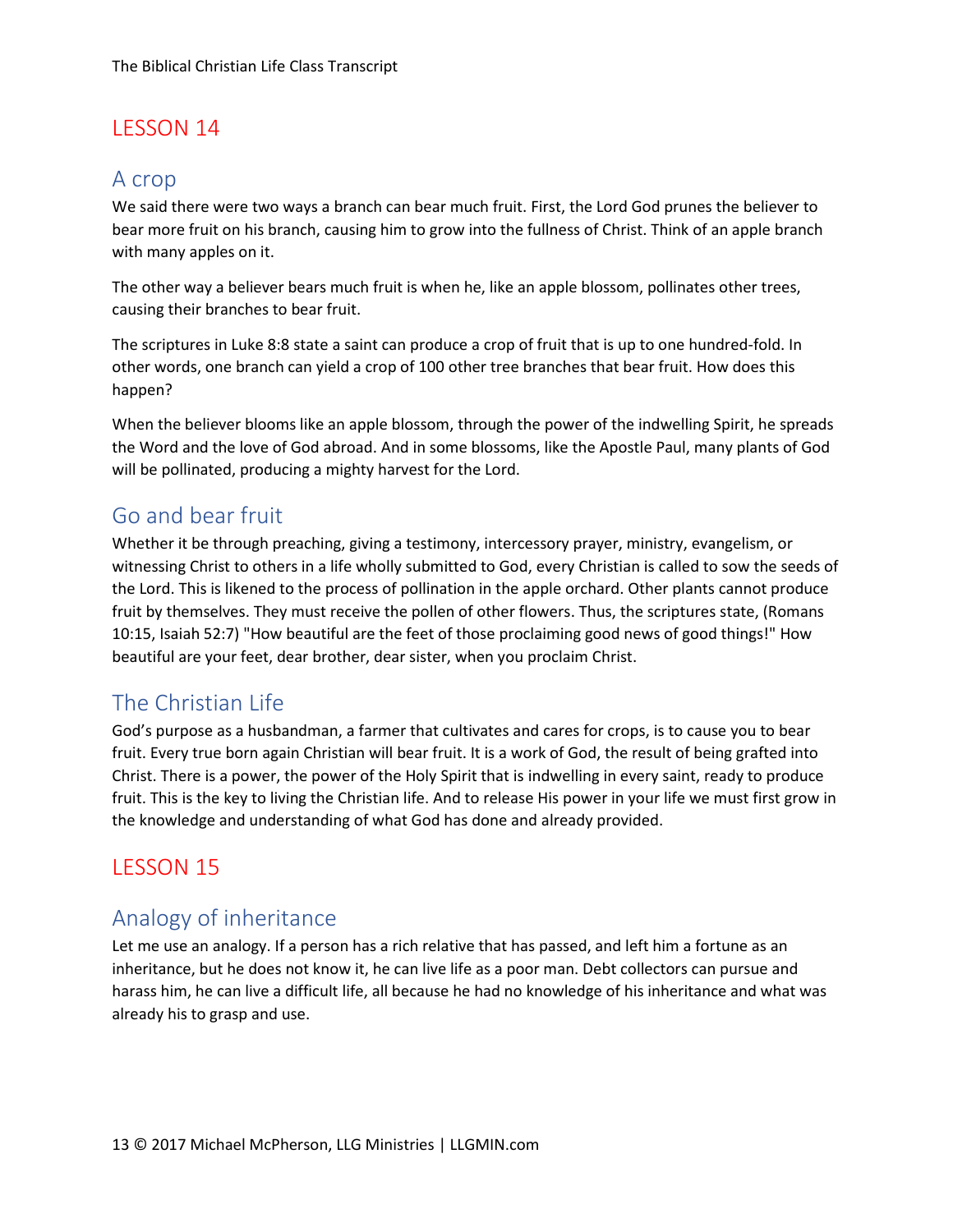# First step

The first step in living the biblical Christian life is to grow in the knowledge and understanding of what God has done, to know and fully grasp your inheritance in Christ and what the Lord has provided.

# A son of God

You are a son or daughter of the living God, the most powerful being one can imagine. Reckon yourself as a son, act like a son, with fear and trembling. You represent God Almighty in a foreign land. His signatory ring is on your hand, his crown is on your head, know this and start acting like you are, who you are.

You sit in Christ, at the right hand of the Father in heaven. Act like a son or daughter of God with reverence, humility and the awesomeness of the position. He has adopted you and is not ashamed to call you son, daughter and brother, sister of Christ Jesus.

## Revelation

This revelation and reckoning of who I am in Christ Jesus, a son of the living God has caused me to become quiet, humbled, without word, as I am overwhelmed with this revelation. My head is swirling with the magnificent implications of my position, my stature in the universe. My feet tremble as I step forward. My father is holy, clean, pure, perfect, without blemish. And all in his household must be as him. Clean, pure, without blemish and blame. I walk in fear of God and I tremble, knowing I am walking in the presence of my Father. I did nothing to be worthy of such honor. Praise God for what he has done.

# LESSON 16

### Give thanks

Then he has said give thanks in all situations; in harvest, in famine, in good times, in bad times, in sickness and in health, in persecution and in celebration. You're a son and daughter of the Almighty, He who has called you to bear fruit in this world, and neither trial nor tribulation can keep the will of God from taking place. Give thanks in all things for this is the will of God in your life.

### Be content

And be content in all circumstances for the Lord provides. In Hebrews 13:5 the scriptures tell us to "Keep your life free from love of money, and be content with what you have, for he has said, "I will never leave you nor forsake you."

# All things happen for good

Then in Romans 8:28 we read, "And we know that all things work together for good to them that love God, to them who are the called according to his purpose." What does this verse mean? We have already established that every saint is called to bear fruit. This is the purpose in our lives, to bear fruit and our calling, to multiply. Therefore, whether we understand or not the circumstance we find ourselves in, as a son or daughter of God, know that all things happen for good, in order that you bear fruit and that the will of God be carried through. Therefore, give thanks in all situations, in famine and in harvest.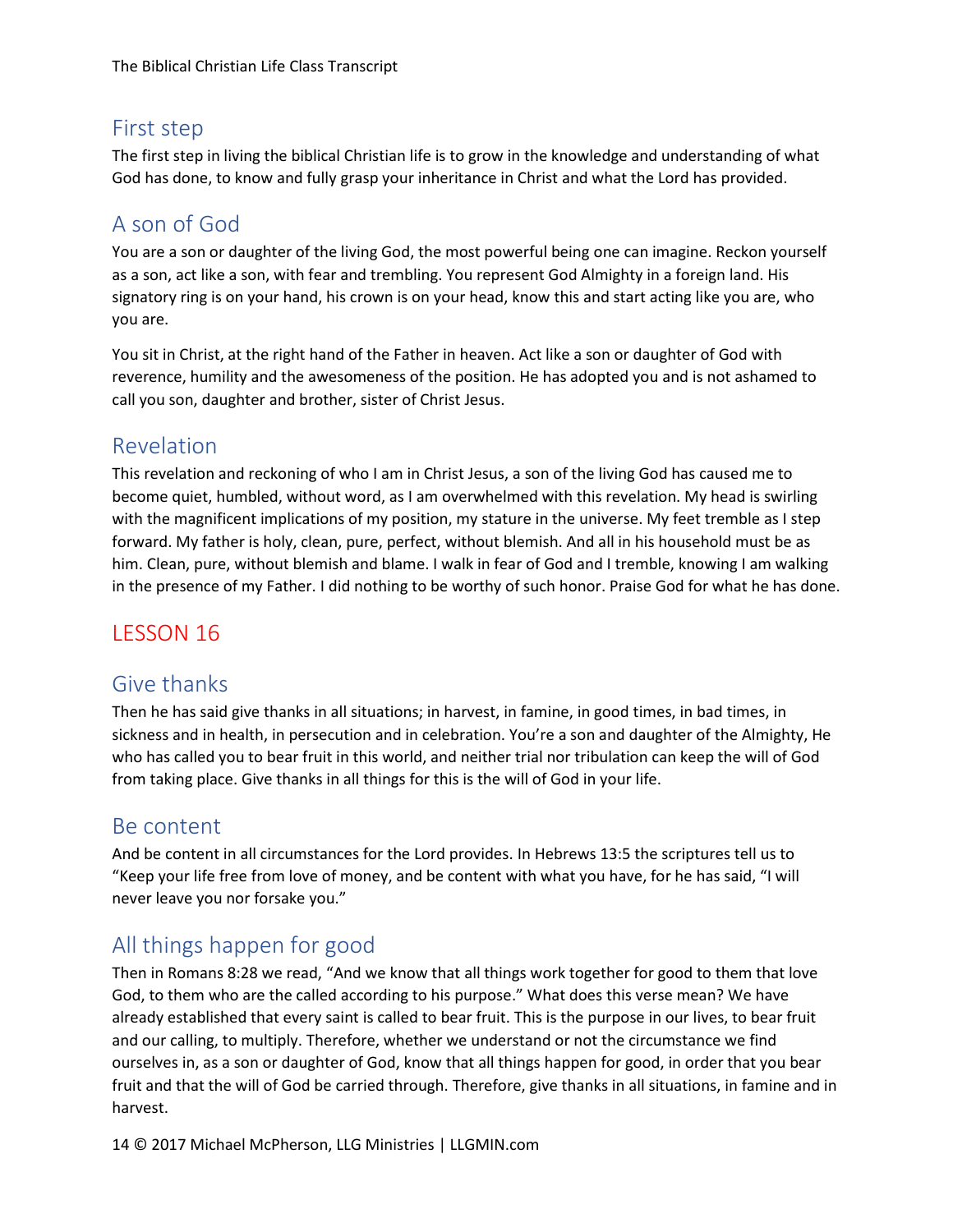# Acknowledge Him in all your ways

The Lord has said, acknowledge him in all your ways and he will order your footsteps. (Proverbs 3) The right paths you should choose, the things you must decide, he will guide you when you have broken before him. Part of bearing much fruit is to allow the fullness of the Spirit to overtake us, to overwhelm us.

The Lord will not override your will. Breaking before the Lord is a surrendering of your will. Let not my will be done, but thy will, dear Father. (Matthew 6:10) This is a prayer I prayed almost every day for a year. Asking the Lord to break me, and guide me.

Place your spirit on the altar of sacrifice, break before God so His Spirit can overcome you. In all things give him reign and rule. And then he will guide your footsteps, according to his will and purposes, not according to your will, desires and plans.

## Touch not the unclean thing

Your father is holy, clean and pure. And he commanded you to be holy as he is holy. Touch not the unclean thing. In the New Testament, this has become, "love not the world or anything that is in the world." For all that is in the world, the desires, systems, materialism and temptations is unclean. Touching the unclean thing, can draw the saint into sin, and make him unclean. While our Lord is there to intercede on our behalf when we do sin, we can avoid the separation sin creates when we love not the things in the world.

## LESSON 17

#### Abide in me

The Lord states in John 15:4, that to bear much fruit we must remain in him (abide). He has said that if we remain in his love, we can ask anything of the Father, in His (Christ) name, and the Father will give it to us. Why? Because it glorifies God every time we bear fruit, (faith, love, righteousness and holiness of Christ) proving ourselves to be a reflection of Christ, a reflection of His love. (John 15:7-8) Now, what does it mean to "abide in Christ?"

The best illustration of this concept, of remaining or abiding in Christ, is the story in Matthew 14:28. In this story the Lord is walking on water and Peter steps out of the boat, in the midst of a storm, and also begins to walk on water. Let's consider this marvelous incident in detail, for in it is the key to a living the biblical Christian life and experiencing the power and blessings of the Holy Spirit.

### Walking on water

First, Peter asks the Lord to command him. Peter does not attempt the impossible, he does not pursue the desire in his heart, his aspirations, or his wishes and hopes without hearing a commandment from God. Peter asks to know the will of God and asks the Lord to confirm it.

"And Peter answered him and said, Lord, if it be thou, bid me come unto thee on the water." Matthew 14:28. The Lord then responds with a commandment. "Come." Thus, hearing the Word of God, confirming it to be from Christ, Peter steps out of the boat in obedience.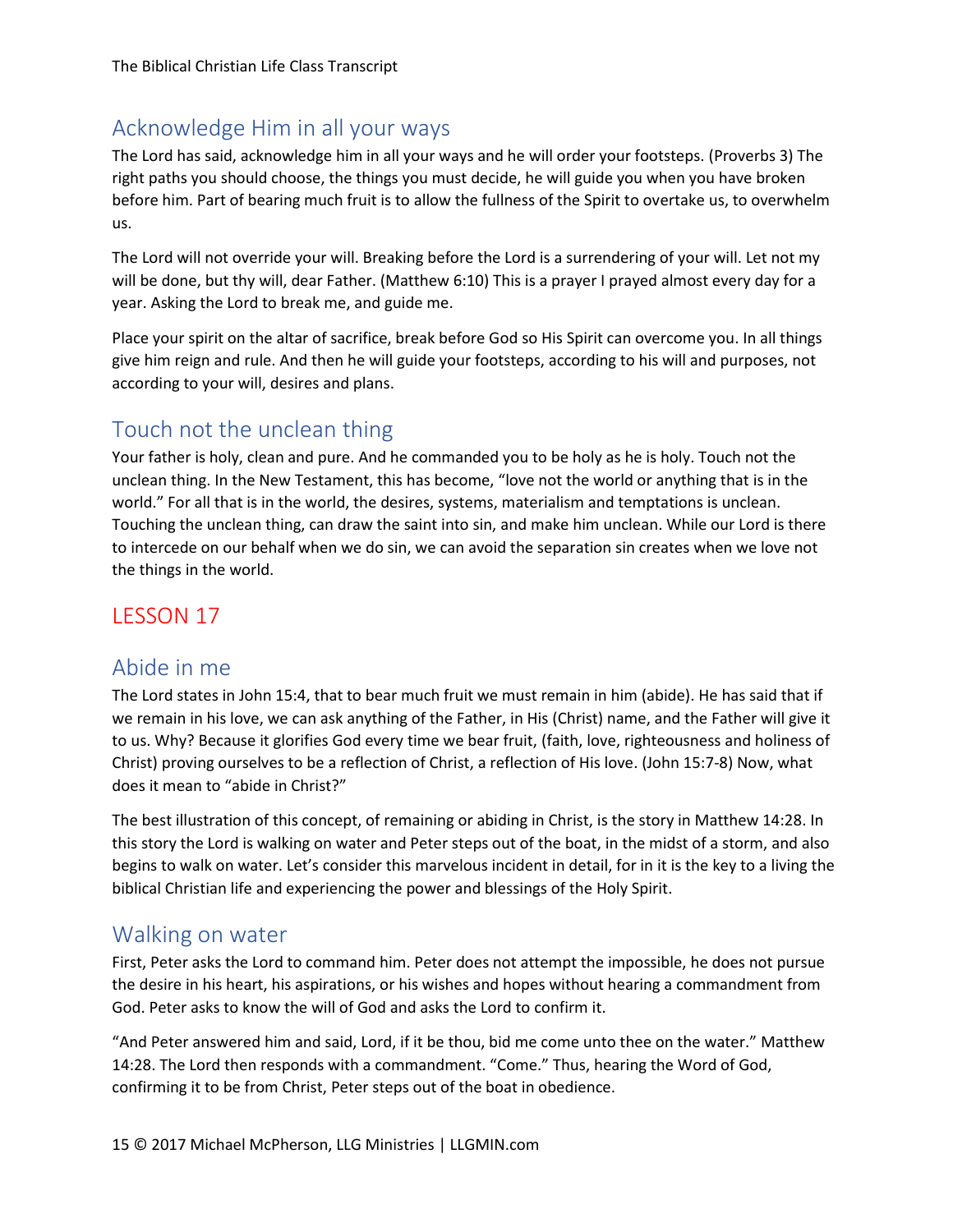Let's repeat these steps. (1) Peter first asked to know God's will, and then (2) confirmed the Word was of God and then (3) he responded in obedience.

In its simplest form, this is the definition of faith. A "knowing" imparted by God and a response to that knowing. An obedient action in line with the knowledge the Lord has given you.

## The miraculous

Then the miraculous occurs, Peter is walking on water. In obedience, he follows the commandment of God, to "come," and the blessing of the Lord is instantly upon him. Peter's eye was on Christ the whole time. He looked at the Lord, focused on Him, not the water, and proceeded to follow and obey His Word. And God's power and blessing was all about Peter.

"And he said, Come. And when Peter was come down out of the ship, he walked on the water, to go to Jesus." Matthew 14:29.

The power of the Lord was on Peter as he went to Jesus. Never in all of scriptures do we see the power of the Lord come upon those who seek their own desires. It only happens in obedience to God's will.

In obedience to the Lord's commandment, Holy Ghost power came upon Peter which enabled him to follow the Lord's command to "come." However, the power did not remain, something happened which caused the power of the Spirit to be lifted from Peter.

### Peter began to sink

"But when he saw the strength of the wind, he was afraid. And beginning to sink he cried out, "Lord, save me!" Matthew 14:30

For a moment, Peter took his eyes off the Lord. He looked at the world. Fear set in, as he saw the storm, strong winds and waves crashing about. He took his eyes off the Lord, allowed fear to come into his heart and he sank into the water. What happened to this man of God?

# LESSON 18

## Faith and the Spirit

Before we answer that question, let's define what it means to have faith and to walk in the Spirit and how a believer can experience the power of God to move mountains. In the history of the church and God's people, from the days of Moses wielding the rod to part the Red Sea, to Joshua commanding the Lord to stop the sun, to modern day men of God like George Mueller, who prayed to the Lord to lift the fog on the seas and recorded thousands of miracles in his diary, and from the days of the Apostles whose very shadow could heal men, we can learn of how faith and the indwelling Spirit works in the believer to do the will of God.

The Holy Spirit gives power, supernatural power, to enable the believer, who is in obedience, to carry out the Word, the will, and commands of the Lord.

Faith is a knowing of something about the nature of God, a knowing of something about the will of God, and a knowing about something about the commands of God, that the Lord has given the believer. Every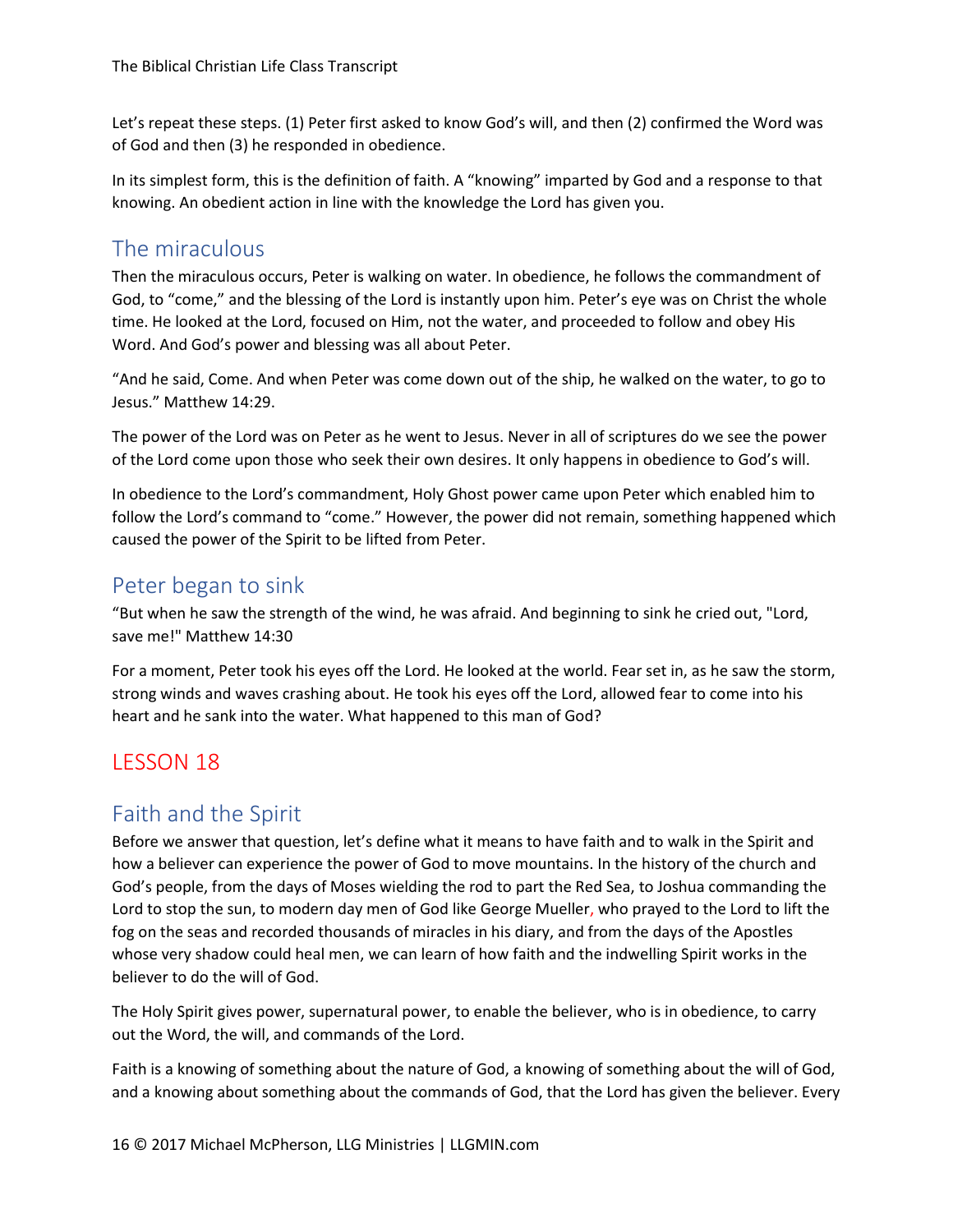believer is a given a different measure of faith. This means the Lord gives a greater or lesser knowledge about himself or his will to believers, according to his purposes.

But then there is something else. The Lord then gives the believer the "persuasion" to act on this knowledge or "knowing." Together, the knowing and the persuasion to act on this knowing, comprise faith. Again, faith is something the Lord gives believers, it is not something a person conjures up, or can get by trying harder or reading more, or by just believing. God gives this faith to believers in different amounts. So, a man like Billy Graham was given the faith to travel and preach the Gospel to all the world. While someone else was given the faith to have Bible study, in their home, to minister to their family.

Faith is always based on the Word, that which God has said - which always glorifies the Lord Jesus Christ. When we act on our faith, or rather are obedient to the faith God has given us, the Holy Spirit can release His power in our lives to enable us to accomplish the will of God.

This is what happened to Peter when he first stepped out of the boat. He had enough faith to know that he could step out of the boat and would not sink, (the Lord gave him this inner knowing) and when he acted on that faith, by stepping out, the Holy Ghost power came upon him to enable him to do what the Lord had commanded – which was to walk towards him, on the sea.

We could then say, at that moment, Peter was walking in the Spirit. He was going forward in faith, according to the Word from God, he was obedient to Christ, and thus was imbued, or filled with Holy Ghost power to do God's will – to come to Christ.

#### LESSON 19

As Peter was responding, in faith to the Word from our Lord Jesus, he was in the midst of a storm. And then something happened. He stopped walking towards the Lord. He stopped acting in obedience to the command to "come." He took his eyes off the Lord and looked at the winds and raging waves that were about him.

Once fear of the storm and circumstances gripped him, Peter forgot who had commanded him. He forgot that God himself, He who controls the seas and can protect from the storm, had commanded Peter. He abandoned his faith, for only a few seconds, and the results were almost disastrous. He sank into the sea.

The Lord would then tell Peter he had little faith, and ask why did he doubt. This is a most important statement by our Lord because earlier in Matthew 8:26, before this incident, the same apostles were in a boat, in a storm with the Lord. Then the Lord rebuked the wind and the seas and everything became perfectly calm. Peter was witness to this show of power and therefore knew the Lord had all control over the winds and the seas.

Yet, at this moment, as described in Matthew 14:30, he did not act on the knowledge already given to him – that the Lord could control the winds and seas and therefore, he was in no danger. If he acted in faith, on this knowledge, he would have had no fear, and would've continued to walk towards Christ. Peter began to walk in faith, when he stepped out of the boat, but then stopped walking in faith, when he looked at the storm and froze in fear.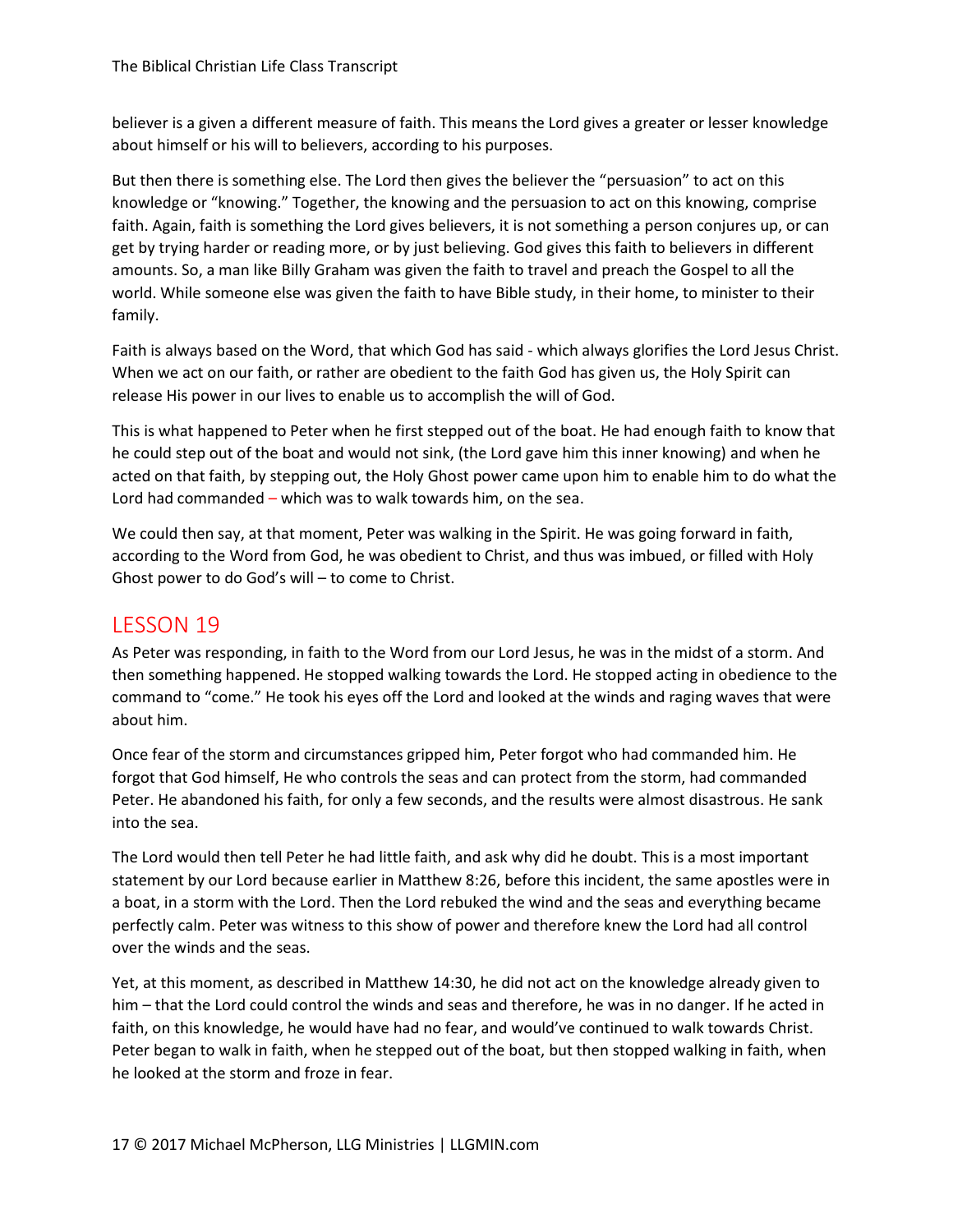This is a great teaching moment for the Christian and an example to what happens to many of us. We begin in faith, but allow trials, tribulations, and circumstances to cause us to doubt the fact that God is control of all things. And therefore, we allow fear or doubt to creep into our lives and we stop walking in obedience to God's Word. We try to take matters into our own hands.

## LESSON 20

#### Storms and waves

Once he took his eyes off the Lord, Peter placed his eyes on the world. This is such a crucial principle, dear friend, I encourage you to meditate on it. When the Christian takes his eyes off Christ, when he places his faith, his belief, his understanding, in what his eyes, senses, and mind can see, hear, read, touch and comprehend, he opens himself to be overtaken by the devil.

Obedience is replaced with fear, panic, unbelief, unholy desires – all which hinder the believer from walking in obedience to God's Word – and acting on the faith, the knowing, the Lord has already given him.

He fails to abide in Christ. He has stepped out of the lane, so to speak, of God's Word. And he has stepped back into the world of Satan and human understanding.

# Fail to abide

When Peter sank into the sea, it was a metaphor for what happens to the Christian when he takes his eyes and faith off Christ, even for a moment. The Lord God on Calvary's hill, took away the penalty of sin, and by His Spirit removed the dominion of sin in the life of the believer.

But when we cease to remain focused on Christ, the Word of God that became flesh, every day and every minute, and look to the world, the devil and his demons are there to cause havoc and grief.

To remain or abide in Christ means to keep your eyes on Christ, at all times. Look not to the left, nor to the right, though you walk through the valley of death, and your enemies are all about (Psalm 23).

# Choice of the will

Abide in me Christ says – it is a choice of the will. "If you abide in me" (John 15:7) you will bear much fruit. It doesn't happen automatically, we must do something to remain in Christ.

## Abide in me

I believe that "if you abide in me" can be interpreted as "if you keep faith in me." (John 15:4) Faith and belief to do what he has already commanded, according to your knowledge of his will. Peter had stopped walking towards Christ and froze in fear. And when he did that, the Holy Spirit could no longer empower him, he was no longer cloaked in power, and therefore he sank.

The Lord asked, upon his return to earth will he find faith – amongst his believers, his people. (Luke 18:1-8) In other words, have you done, lived, acted on all those things you know to be the will of God? Have you obeyed his commandments and lived according to the understanding and knowledge he has

18 © 2017 Michael McPherson, LLG Ministries | LLGMIN.com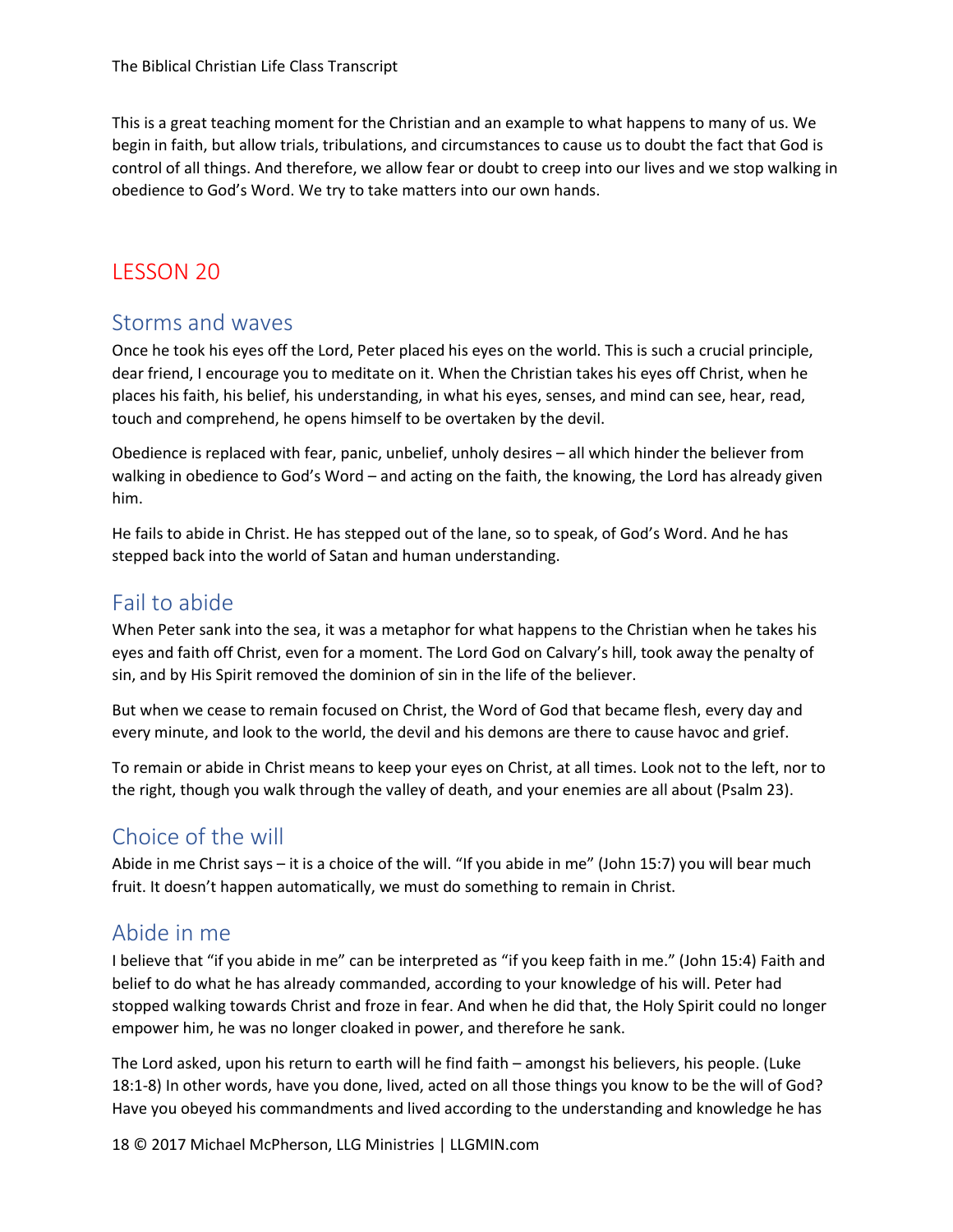already given you concerning his will? "Be ye therefore ready" (Luke 12:40) the Lord warns His disciples. Do the things He has said, now, for you know not the hour of His coming. Have you kept your eye on him, or looked at the storms and temptations in the world and sank into fear and unbelief? Or worse, have you allowed the world into your heart?

# LESSON 21

## What causes us to stray from Christ?

In 2 Corinthians 11:3 the Apostle Paul tells us that Christians can fail to abide in Christ. "I am afraid, however, that just as Eve was deceived by the serpent's cunning, your minds may be led astray from your simple and pure devotion to Christ."

In Ephesians 4:14, the Apostle tells us the immature in Christ can be "tossed to and fro by the waves and carried about by every wind of doctrine, by human cunning, by craftiness in deceitful schemes." The Apostle warns the believers again in 2 Corinthians 11:4 and Galatians 1:6. He tells of false apostles that would come to seduce the people away from the teaching of Christ. They would distort the Gospel of Christ.

## Another gospel

Thus, today, we hear about prosperity gospels being preached, universal religion being advocated. We hear the love of God being preached but no mention of the holiness of God, or repentance. Politics is preached from the pulpit, leading to division in the body of Christ. And churches are trying to make members in their image, the image of men, not the image of Christ.

Brothers and sisters, whether it be celebrities, denominations, preachers, religious books or anything that comes under the guise of Christianity, if it does not line up with the Word of Christ, the character of Christ, the love of God and the holiness of God, run from it. It is of the devil. And the devil's objective is to pull you into error and ruin.

## John 15:10

"If you keep his commandments you will remain in his love." (John 15:10) This is a message to believers. It belies the fact that all of us are subject, at some point in our walk of faith, to get off course, to stray, to succumb to temptations, greed, pride, neglect, fear, apathy, worries and the cares of this world.

Thus, the Lord tells us to remain in Him, in his teachings, in his commandments as the only way to bear fruit for God. Do not abide in religion, a preacher, or a Sunday School teacher; abide only in faith in the Lord Jesus Christ, the Word that became flesh and dwelt among us (John 1:14).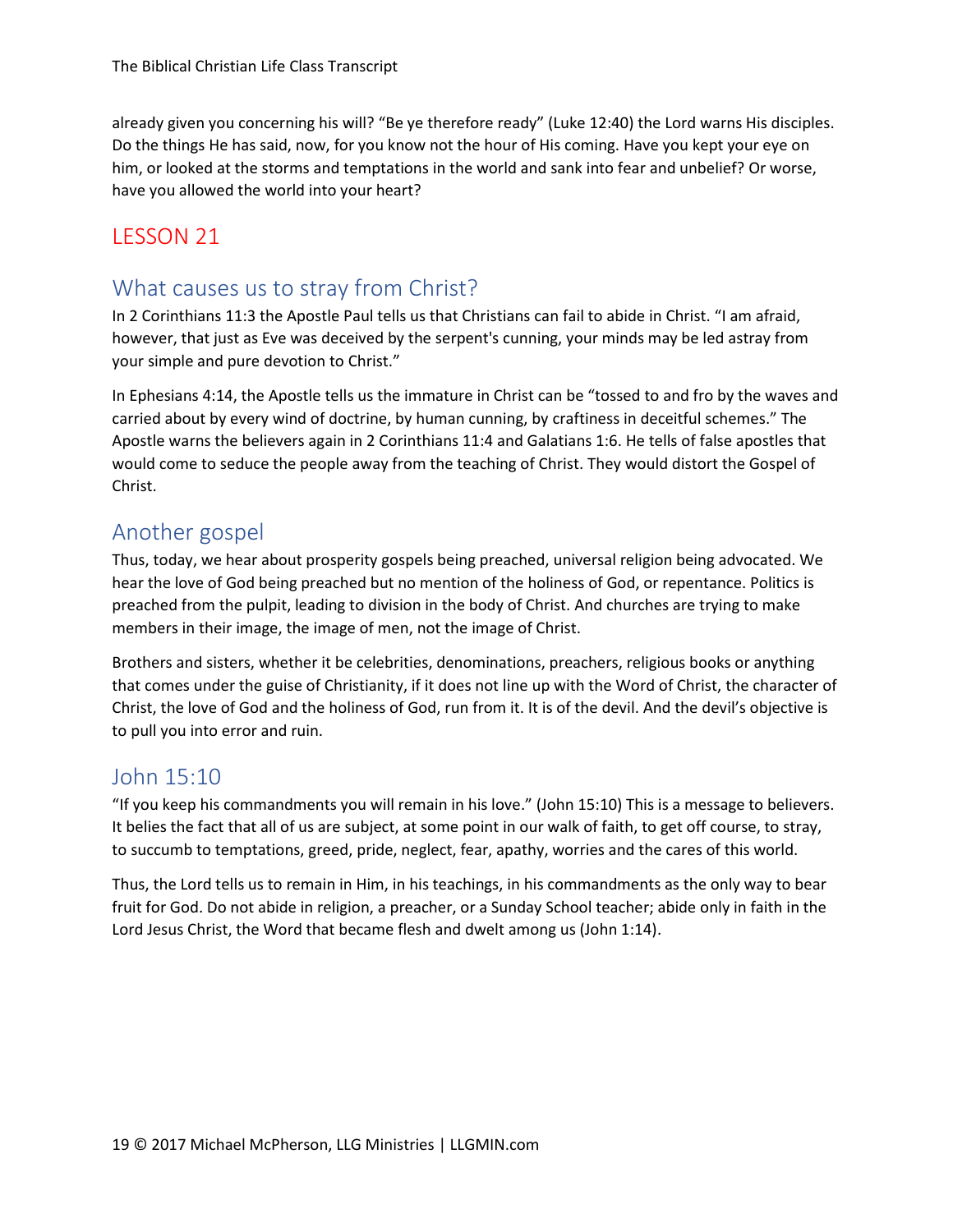#### Loving as Christ loves

What are the Lord's greatest commandments? First, to love the Lord with all your heart, soul, mind and strength, then to love one another in Christ, to love your neighbor, and to love your enemies. And in doing this, in walking this way, in love, through the Spirit, power will come upon you to carry out the will of God. Not to love as the world loves, or humans love, but as Christ loved. And to love as Christ, requires the power of the Holy Ghost in us.

## John 15:16

In John 15:16 the Lord states, "I appointed you to go and produce lasting fruit, so that (*in order that*) the Father will give you whatever you ask for, using my name."

What does this verse mean? As you go in life, and bring forth, or are bringing forth fruit, the Father will give to you whatever you ask, that enables you to bear fruit. For this is our calling as priests unto God, that we bear fruit for the Kingdom of God.

Fruit in ourselves through abiding in Christ and His word in us. And as Christ grows in us, unhindered, the power of the Holy Ghost enables us to sow seeds that bear fruit in others. Fruit that would remain, true conversions, not false professors of faith that will be burned in the fire to come.

We are laborers in the Kingdom of God, made to do good works, the works of Christ which bear fruit to God's glory. (Matthew 20:1, 9:37). Whether we are called ministers, priests, servants, laborers, or children of the Most High, all terms the Scriptures use to refer to the saints, every Christian is called to be a worker in God's Kingdom, in the sowing and harvesting of fruit for God.

This was the commandment given Adam, to be fruitful and multiply – to produce children for the Lord God. And this is the purpose for every believer in the Kingdom of God.

But let me stop and make an important distinction between the works of God, what we are called to do, and charitable works that any man can do, which feed the hungry and aid the poor.

The works of God, or works of Christ always have the purpose of bringing glory to the Lord God. They always have the purpose of producing fruit in the believer, the elect, those chosen by the Lord to be sons and daughters.

Yes, we must be kind and giving to our neighbors, but as a child of the Lord, as a laborer in the Kingdom, we will be judged by our faith in Christ and our actions to fulfill the will of God – that which bear fruit for His Kingdom. For everything else, and everyone else, will pass away.

## LESSON 23

## Works of a genuine Christian

The "works" of a Christian, therefore, that is distinguished from the "works of the non-Christian," no matter how charitable and grand, is that the works of the Christian bear fruit that REMAIN and thus glorify the Lord Almighty. This fruit is the righteousness of Christ in the heart of the converted.

20 © 2017 Michael McPherson, LLG Ministries | LLGMIN.com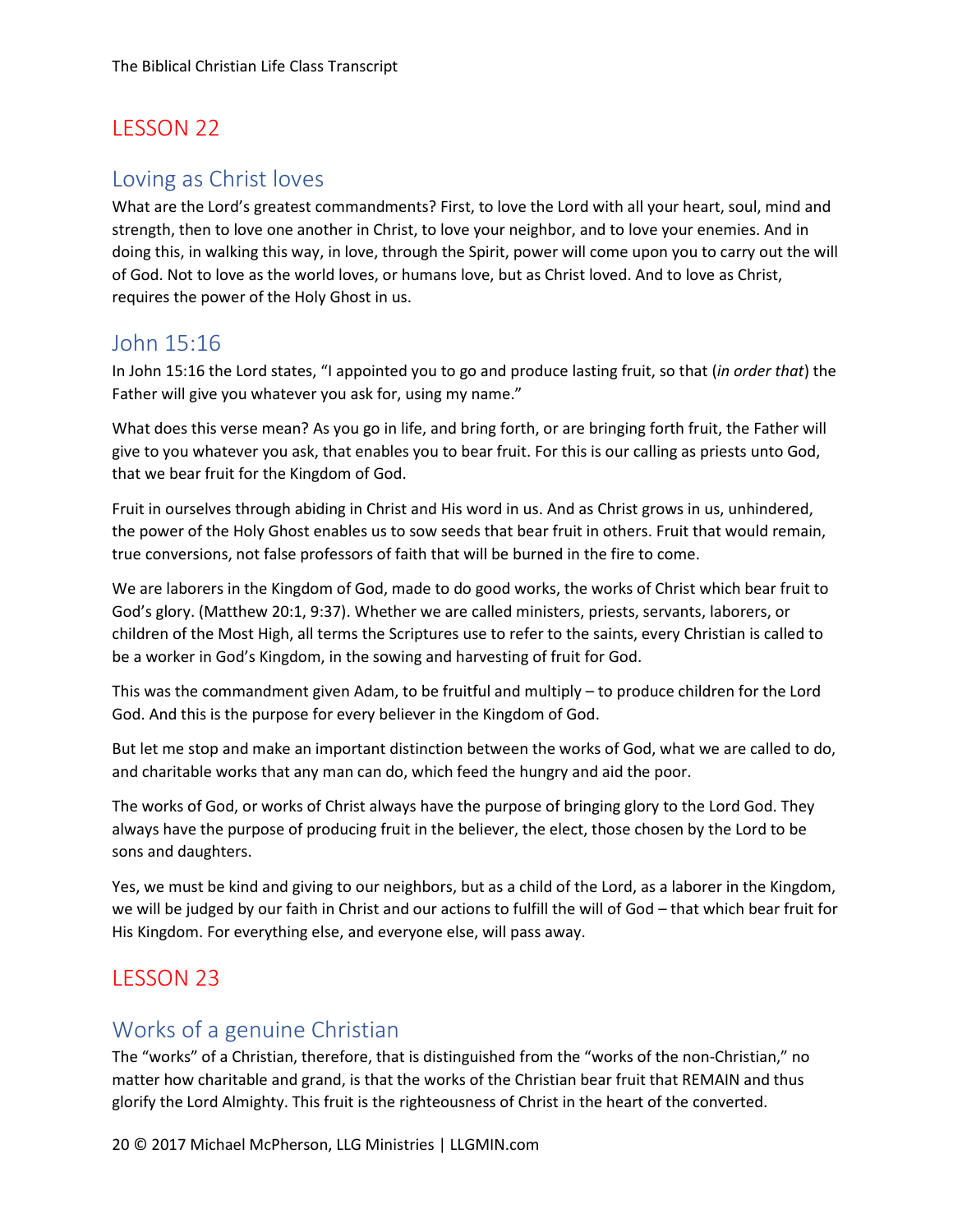# False fruit

However, be wise dear friend, to discern when Christian labor comes from the human mind, rather than the persuasion of God the Father. Let me illustrate with a story. I don't remember the source but I take it to be true. There was a brother, a genuine Christian, who built over 100 church buildings in Africa. He thought he was doing the Lord's work. However, later, he got a feeling that something wasn't right. When he went around to those church buildings, he found they were largely abandoned, never used. He then ended up tearing down those buildings.

You see he came up with the idea of constructing buildings because he thought it was the right thing to do, the idea arose from his own mind, not by command of God. Therefore, his works bore no fruit for the Lord. He just got praise from men, for doing a "great job." The Word of God tells us the church of Christ is not in a building, but in the hearts of His people. It was human understanding that believed if a building was constructed, somehow the people would come.

# Only trees planted by God will bear fruit

When the Lord told us to "Go and bear fruit," in John 15:6, He also told us in Matthew 15:13 that trees not planted by His Father would be cut down. Again, the Lord says in Isaiah 60:21 that only the branches of his planting, "the work of His hands" will bring him glory. What does this mean? God must direct us to the people, the good soil, the situations, the flowers that we will pollinate. Why?

## God's elect

The Lord knows which people are "good soil," who will hear the Word, understand it, and bear fruit. Many if not most people in the world, based on the parable of the sower, who hear the Word of God will not bear fruit. Sadly, this is true. Only God knows which people are His, those chosen before the foundation of the world. Therefore, the hallmark of a Christian walking in the Spirit, under the will and control of God, is that when he sows seeds, fruit will be produced, a harvest for the Lord (John 15:16).

# LESSON 24

# How do you know when and where to go?

When I was first converted, and met the Living God, I was on fire and wanted to give my testimony wherever and whenever I could. I thought the Lord was going to use me mightily. However, there came a point when the Lord led me to realize I had to first grow in the knowledge and fullness of Christ. I was still serving Him by maturing in Christ even though I was not on the mission field.

And now more fruit is being produced for His glory. But one thing he made very clear to me, I was to begin sowing the seed of Christ at home. Holding Bible study for my children and wife on a regular basis.

## The Burden of Christ

But it wasn't only growing in the knowledge of Christ, I was also growing in the fullness of Christ. Let me explain. I remember the night, so distinctly, when the burden of Christ came upon my heart. I burst into tears, clutching my sides, as I wept for people I knew were perishing. I cried out to the Lord to have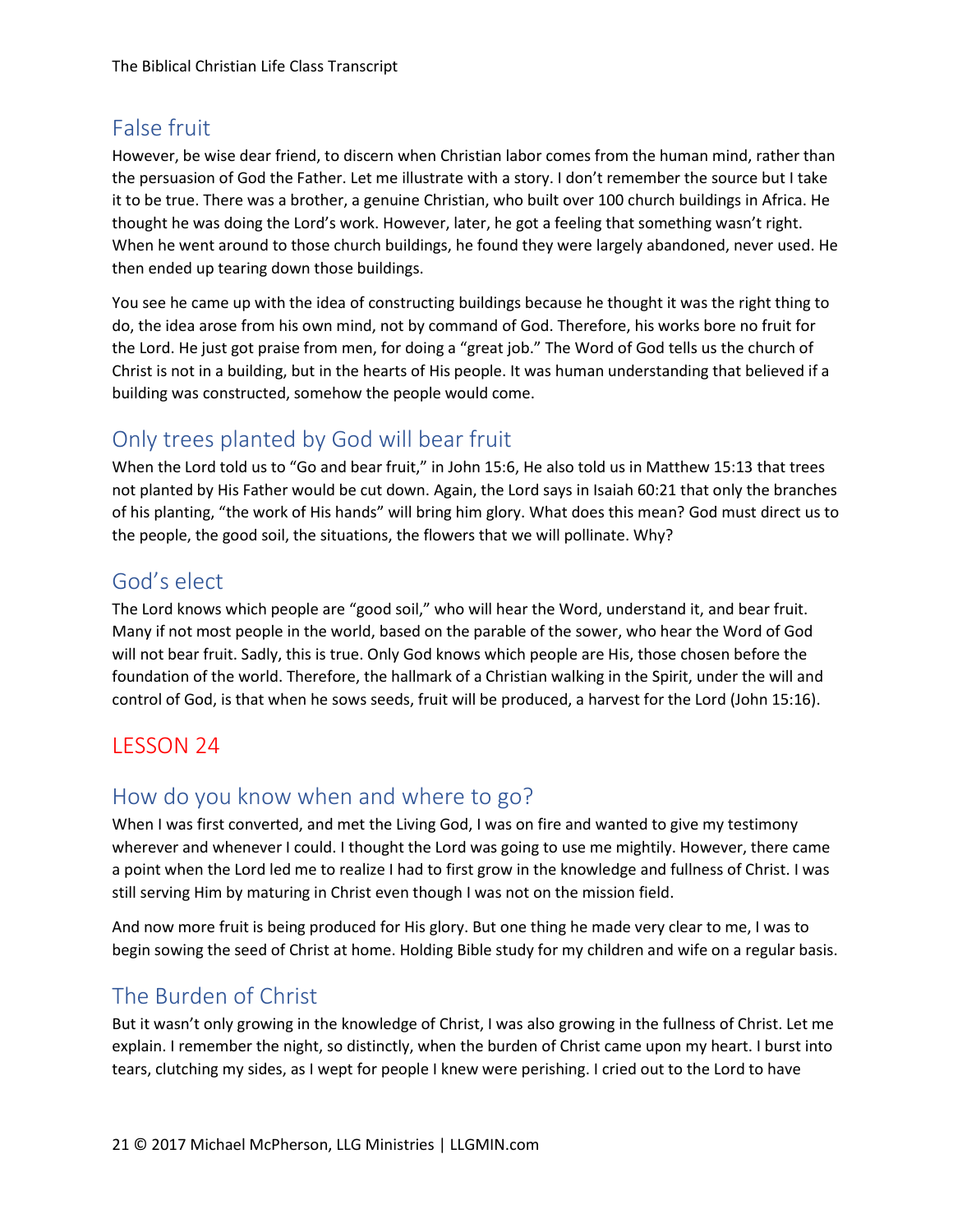mercy on these I knew. "Mercy Lord, Mercy Lord," I cried out. Then I began praying intensely for them. The Lord had placed the burden of Christ upon me, a passion for the lost.

## Love for the Brethren

Then I remember the day a warmness and tenderness entered my heart for my brothers in Christ. Brothers I had never met or known. As I read the stories of brothers as far away as China, and as I met folks born by God, I felt a warmth for them, a warmth I had never experienced before. Again, this was a work of the Spirit of the Lord, growing me into Christ. Then, soon after, the Lord placed me in situations where I could serve as a witness for him. Places and circumstances I never predicted or imagined.

## Growing into the fullness of Christ

Dear friend it is the Lord that is the husbandman. The farmer that cultivates His plants so they bear much fruit. If you abide in Christ, the Lord God will place the burden of Christ for the lost on your heart. He will infuse you with the love of Christ for your brothers and sisters. He will break your spirit so that you willingly say, "Father, not my will, but thy will be done," even unto death. This is growing into the fullness of Christ.

## Anguish in my soul

How do you know when an idea for ministry is from God and not your own imagination? You will know when an activity or ministry comes from God when he places a burden on your heart and anguish in your soul. You cannot escape it, you cannot ignore it. Praise Almighty God, for what he has done, he is magnificent, kind hearted, truthful and faithful. *Halleluiah to my God, my friend my Father, Praise your precious name dear Lord. I love you, Father, for what you have done*.

### LESSON 25

## Psalm 23 – The Lord is my Shepherd

When we dig deep into Psalm 23, we can truly understand the simplicity and magnificence of the Lord's command to "abide in him" and "remain in his love."

#### The LORD is my shepherd; I shall not want.

A shepherd is a guide, one who leads his flock. The Lord commands us to follow him, listen not to the voices in the world, or voices in our head, but listen to Him. As we follow and remain in Him, we shall lack for nothing.

#### He leads me in paths of righteousness, for his name's sake

The Lord will order your footsteps, according to his will, for His glory. For we are all called to bear fruit, and fruit is the righteousness, love and faith of Christ. Our paths are only made straight, we are guided where to go, when we keep our eyes on Christ, in obedience to what he has already commanded.

#### Even though I walk through the valley of the shadow of death I will fear no evil

The world we live in is a valley of death, it is the land of sinners, the devil and demons. Yet, when we remain in Christ, our God says have no fear, for He is with us until the end. When you fail to abide in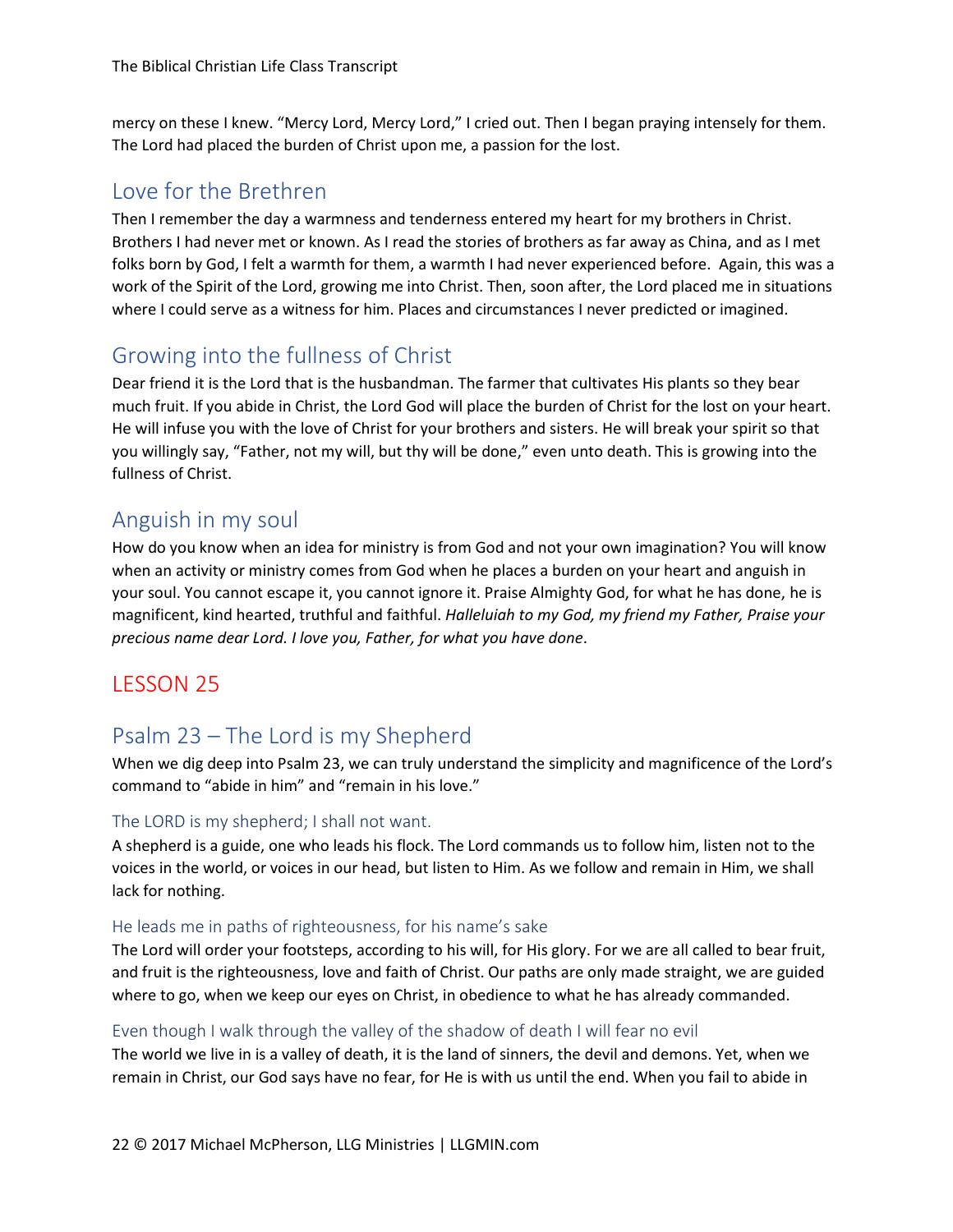Christ, and abandon your faith, even for a minute, you will walk onto the path of the unclean. Those things in the valley of death that are waiting to bring ruin on the wayward traveler (1 Peter 5:8).

#### You anoint my head with oil; my cup overflows

Dear friend, you are a son or daughter of God, blessed are you oh saint of the Most High. Meditate on this, and the great riches God Almighty has given you in Christ Jesus. Carry yourself, each day, each minute with the attitude of honoring God in all you do, in striving to please the Lord in all intent, and loving your brothers and sisters, loving your neighbors and loving your enemies. In this, is your Father well pleased.

#### I shall dwell in the house of the LORD forever

Dear friend, do you realize, that today, your spirit is already with Christ, seated at the right hand of the Father? (Ephesians 2:6) Have you reckoned yourself, understood, accepted, seen in the eye of your mind that you are a priest of God? And in that position, he has given you access to great power, the power of His Spirit, to do His will. To go, and bear much fruit.

## LESSON 26

## Put away the old self

Do away with gossip, and politics. Abandon prejudice in all its forms, allow God to be the shepherd in your life, seek not to do thy will but pray that his will be done. Reckon yourself crucified with Christ Jesus and eliminate bitterness, hate, anger, fear and sin from your life. Be holy as your Father is holy. Touch not the unclean thing. For in this, He is well pleased.

All through the New Testament believers are warned to put away the things of the old self, to touch not the unclean things in the world. Why? Because when our beliefs, understandings, hopes, fears and actions are based on what our eyes can see, we fail to abide in Christ and we subject ourselves to sin and ruin.

### Proverbs 3:21-26

The Lord God tells us this very principle in Proverbs 3:21-26

"My son, do not let wisdom and understanding out of your sight, [*Christ is wisdom do not let him out of your sight*] preserve sound judgment and discretion; they will be life for you, an ornament to grace your neck."

"Then you will go on your way in safety, and your foot will not stumble. When you lie down, you will not be afraid; when you lie down, your sleep will be sweet."

"Have no fear of sudden disaster or of the ruin that overtakes the wicked, for the LORD will be at your side and will keep your foot from being snared."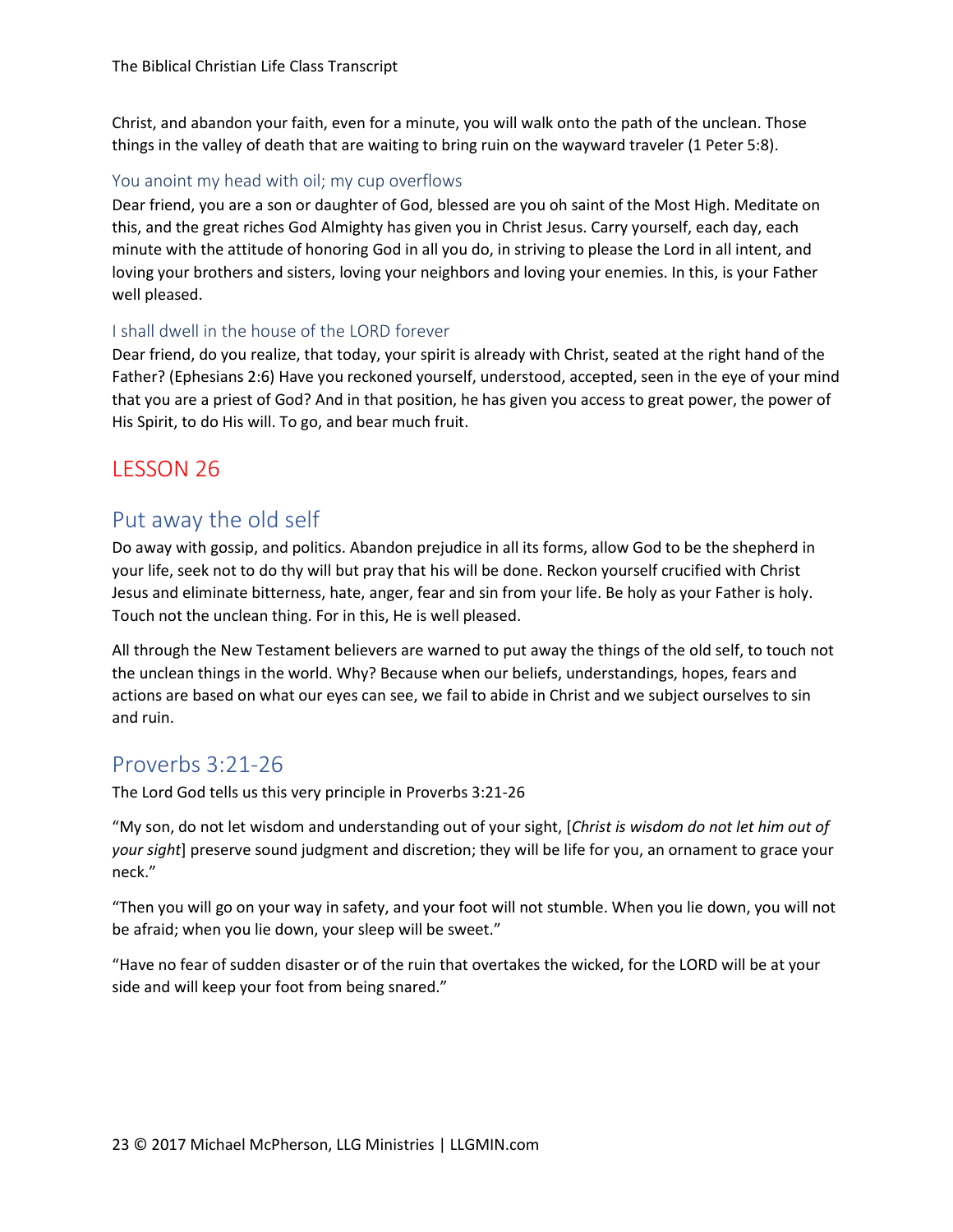## Go and bear much fruit

Not only has the Lord commanded us to bear much fruit, he has said "Go" and bear fruit (John 15:16). This going is not only as a son of God, but also as a priest of God. (Revelation 1:6, Exodus 19:6, 1 Peter 2:5-9) As the Lord Jesus was our High Priest, reconciling sinners to God, we are also to be a priest unto the Father, imitating the works of our brother and Lord Jesus Christ.

A priest is defined in Hebrew, in the Old Testament, as one who makes sacrifices. In the Book of Leviticus, it describes the role of the priest in taking the animal or grain offering from the people and placing it on the altar, within the tabernacle, and then burning the offering to create an aroma pleasing to God. Only the priest was allowed to place sacrifices on the altar.

In the Greek, in the New Testament, a priest is defined as one who ministers or serves the Lord. Therefore, a priest unto God, the one born of Jesus Christ, is one in service to the Lord, who serves Him and one who also presents himself as a living sacrifice. And what is this living sacrifice? It is fruit: the likeness of Jesus Christ in the life, personality and deeds of the believer, given over to God's glory.

## LESSON 28

## The works of a priest

It is in doing the works of a priest, like our Lord and Savior, in which the scriptures describe the greatest blessings and joy that a believer can experience while on earth (Isaiah 58). It is here where we produce the greatest fruit, 100 fold crops, and glory to God Almighty.

## Be imitators of God – Ephesians 5:1

When we grow into the position of being a priest of the Lord, it is the fullness of Jesus Christ on display, it is the bearing of much fruit, it is the highest glory we can give the Lord, it is the way to experience the power and miracle of God, it is the way to experience the refreshing of the Holy Spirit and joy unlike anything you have known.

And every believer, every saint, is called, is destined, has the purpose - the only purpose - in his Christian life, to be a priest unto the Most High. (Revelation 1:6, Exodus 19:6, Isaiah 61:6) What does being a priest of the Lord look like?

## 1 Peter 4:11

The Apostle Peter gives us a concise description of a priest of the Lord in 1 Peter 4:11. "If anyone speaks, he should speak as one conveying the words of God. If anyone serves, he should serve with the strength God supplies, so that in all things God may be glorified through Jesus Christ, to whom be the glory and the power forever and ever. Amen."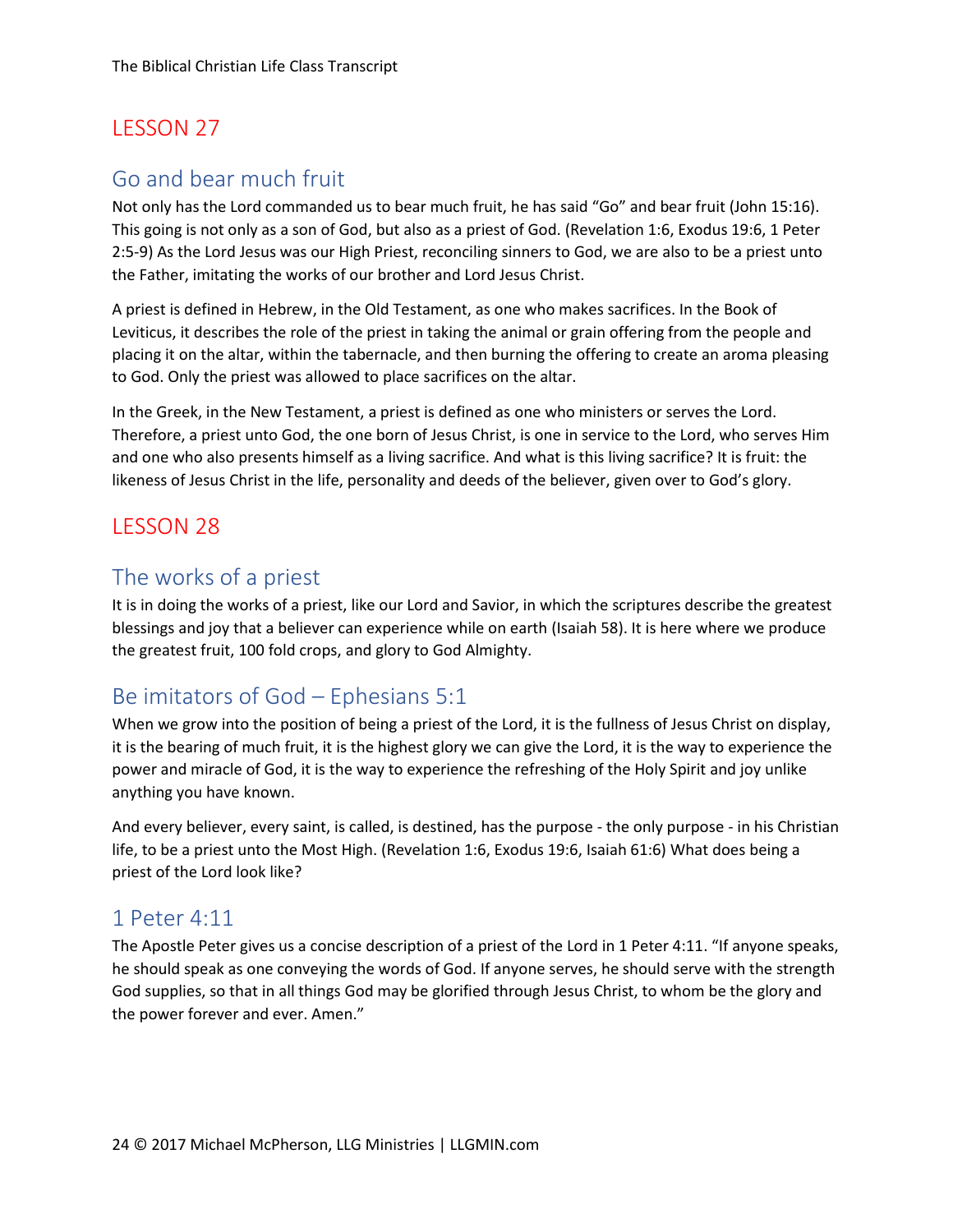#### Elder Brother

We have our elder brother, Christ Jesus as an example of a priest of God. He was kind, tender-hearted, merciful, forgiving and walked in love. He gave himself up as an offering and sacrifice that was pleasing to the Father (Ephesians 5:2). Therefore, we are also to offer the Father spiritual sacrifices (1 Peter 2:5, Hebrews 13:15, Romans 12:1) pleasing to the Father.

## Priest of God

The Lord was in constant prayer to the Father. He interceded for the lost, in prayer, deeds and in love. He gave constant praise and thanks to the Almighty. He only did the things that pleased the Lord. He was obedient to the Word and commandments of God.

### Isaiah 58

One of your assignments is to read the *Judgment Throne of Christ,* which you can download in the Books section of the Study Guide. In the book, I review the seven works of a priest of God, works that every believer is called to perform, according to the measure of faith the Lord has given him. I encourage you to read the book when you can.

## True worship

In Isaiah 58 the Lord says he does not regard fasting or rituals and ceremony as worship, which the Israelites were prone to do. The worship he desired, was for the saint to do the works of Christ and bear fruit.

And in doing these works, Isaiah tells us of the magnificence, blessings, and rewards the Lord will bestow. Listen to the blessings the Lord will give the believer, the one who does the works of Christ and bears fruit: (Isaiah 58:8)

"Then shall your light break forth like the dawn,

and your healing shall spring up speedily;

your righteousness shall go before you;

the glory of the LORD shall be your rear guard.

Then you shall call, and the LORD will answer;

you shall cry, and he will say, 'Here I am.'

If you take away the yoke from your midst,

the pointing of the finger, and speaking wickedness,

if you pour yourself out for the hungry

and satisfy the desire of the afflicted,

25 © 2017 Michael McPherson, LLG Ministries | LLGMIN.com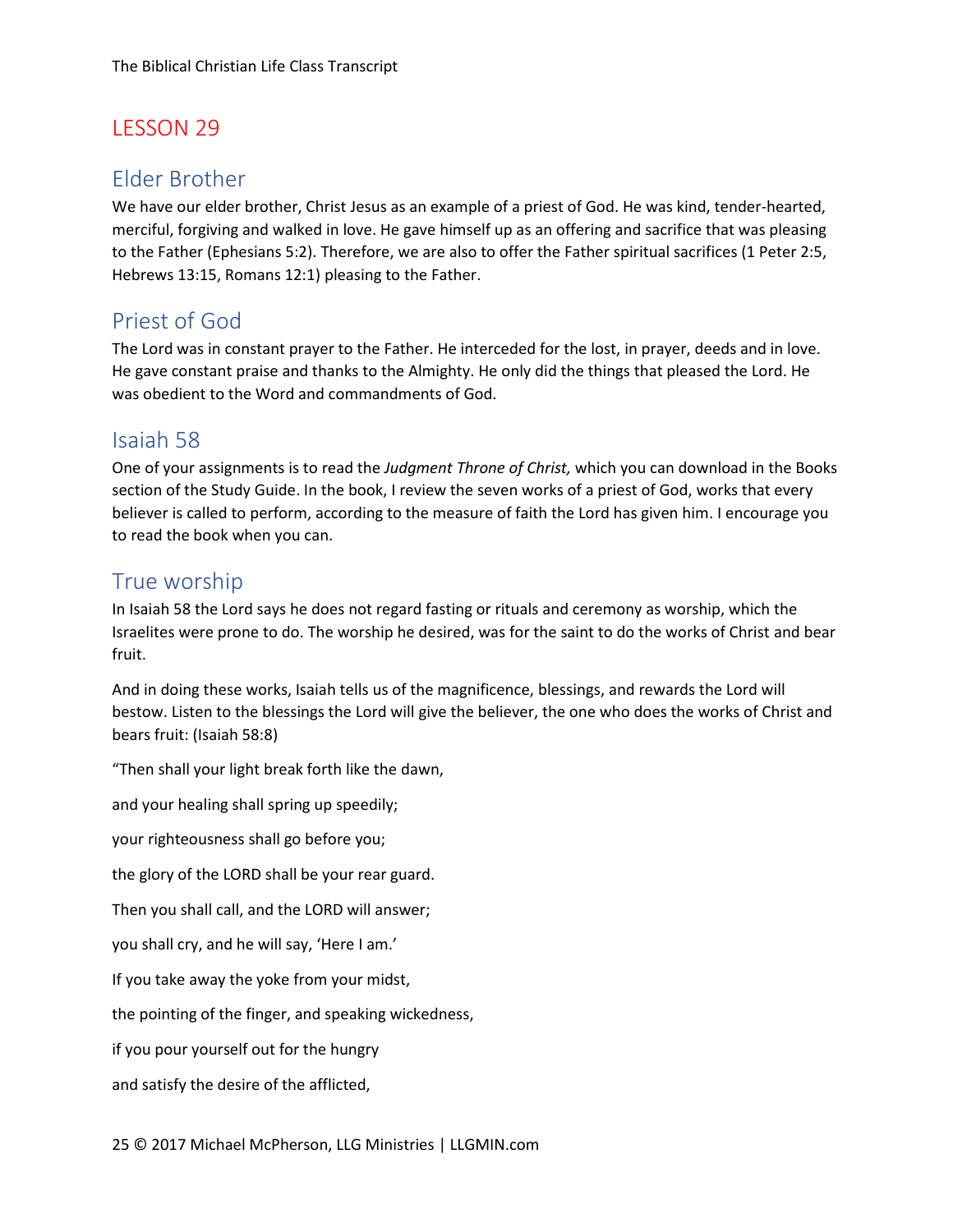#### The Biblical Christian Life Class Transcript

then shall your light rise in the darkness and your gloom be as the noonday. And the LORD will guide you continually and satisfy your desire in scorched places and make your bones strong; and you shall be like a watered garden, like a spring of water, whose waters do not fail. And your ancient ruins shall be rebuilt; you shall raise up the foundations of many generations; you shall be called the repairer of the breach, the restorer of streets to dwell in.

"If you turn back your foot from the Sabbath, from doing your pleasure on my holy day, and call the Sabbath a delight and the holy day of the LORD honorable; if you honor it, not going your own ways, or seeking your own pleasure, or talking idly; then you shall take delight in the LORD, and I will make you ride on the heights of the earth; I will feed you with the heritage of Jacob your father, for the mouth of the LORD has spoken."

#### Trials and tribulations

These blessings do not mean we will live our life, in Christ, without problems or even sufferings. But it does mean that in times of difficulty the Lord will comfort us, and give us a peace the world does not know. And at all times, in every circumstance, we must praise him and give thanks, for we will see His face soon.

Amen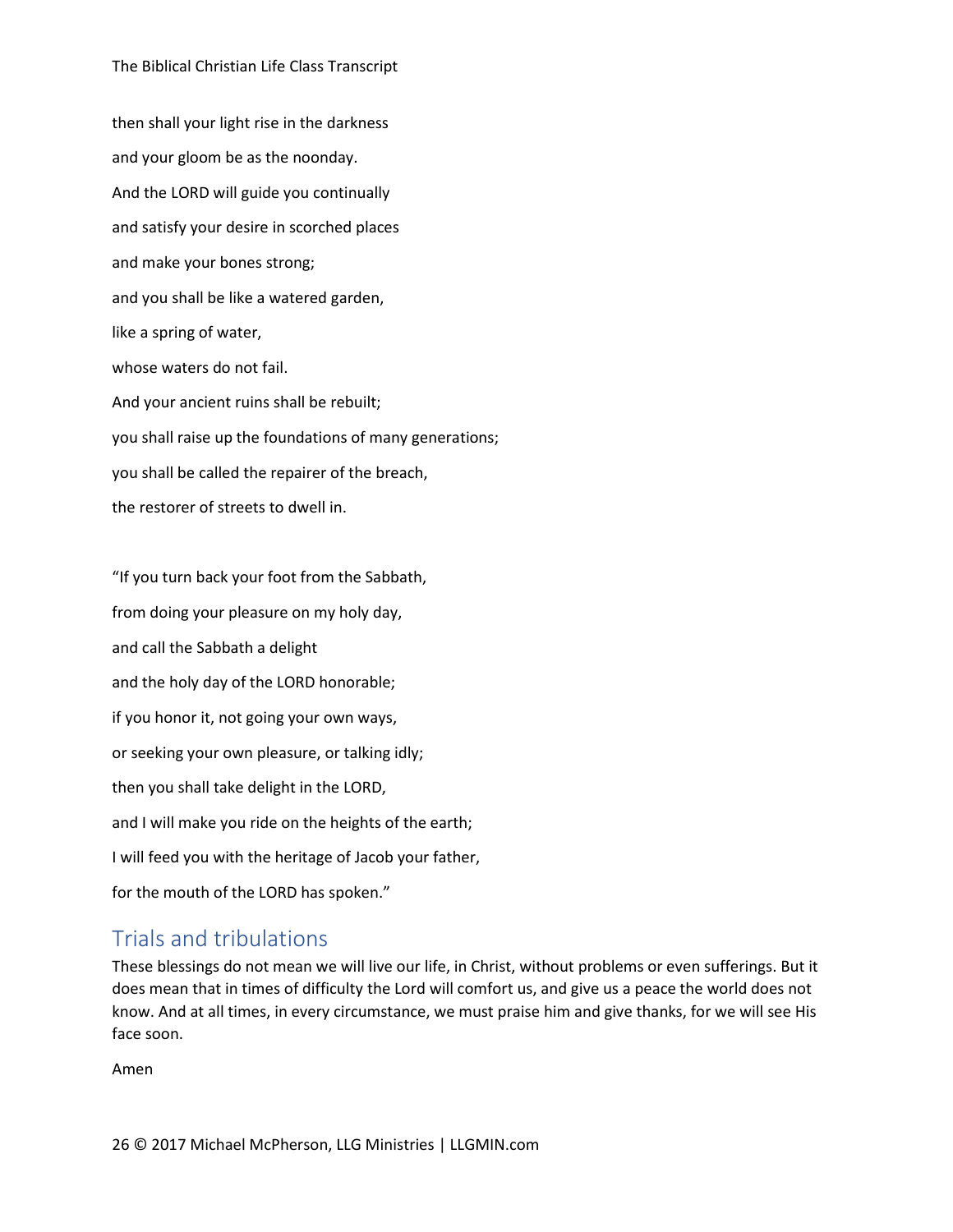#### Summary

Let's summarize the biblical Christian Life:

- 1. The Lord's purpose in salvation is to set apart a people for himself that are holy and blameless by saving them from their sins (Matthew 1:21). A people that would be conformed to the image of Jesus Christ, that would be sanctified, fruitful and would multiply.
- 2. Every born again Christian is grafted into the body of Christ, by God, and bears fruit, the imputed righteousness of Christ
- 3. God is glorified when the saint bears more fruit
- 4. The saint bears more fruit, on his branch, which is a metaphor for his life, when he grows in the knowledge and fullness of Christ
- 5. This is the process of sanctification, of growing in holiness and likeness of Christ. God is the husbandman. The Lord prunes the believer, cutting off deadwood in our personality, self-will, and life, so the believer grows more like Christ in love, faith and righteousness– and thus bears more fruit

### END OF CLASS

To continue in the summary:

- 6. We can only bear more fruit when we abide or remain in Christ. A branch cannot bear fruit when it is separated from the vine. (John 15:4) To remain in Christ is to keep your eyes on him, to obey His Word, to allow him to be your shepherd, and to not let the worries, fears and cares of life lead you away from Him - into unbelief and diminished faith. When you stray, you take actions, become anxious and fearful, based on your own understanding, that eventually leads to dismay.
- 7. You can bear much fruit when you fulfill the purpose and calling for every believer to be a priest unto the Most High. This fulfills the Lord's command to Go, be fruitful, and multiply.
- 8. By doing the works of Christ, as a priest of God, we sow the righteousness of Christ, a Holy seed, into others. Thus, we produce a great crop and much fruit for the Lord. We pull His people out of the world of darkness and into God's light and Kingdom
- 9. The greatest blessings a believer can attain comes when he does the works of Christ. In doing the works of Christ, we can ask the Father for anything and he will do it, for in this he is glorified.
- 10. It is the Spirit of the Lord, the Holy Spirit, which works in us to achieve God's purpose and produce fruit. Nothing we do out of our own human effort or ingenuity can please God.

You are now ready for the fifth class, Taking Authority. In this class you will learn how to wield the staff of God, to gain victory over the enemy, and how to pull your brothers and sisters out of darkness and into the light.

Amen.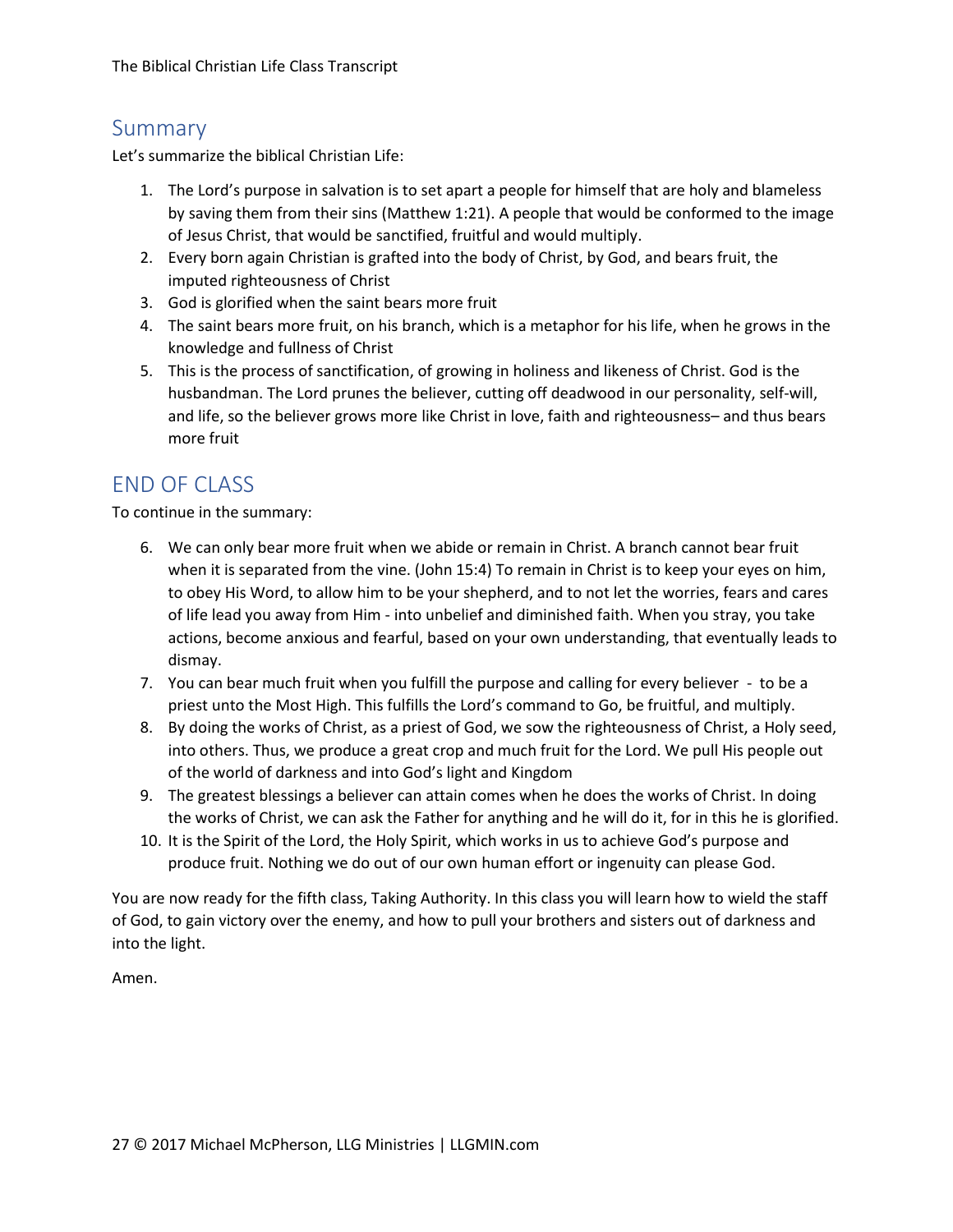## Scripture References

#### Colossians 3:12-15

"Therefore, as the elect of God, holy and beloved, clothe yourselves with compassion, kindness, humility, gentleness, and patience. Bear with each other and forgive any complaint you may have against one another. Forgive as the Lord forgave you. And over all these virtues put on love, which is the bond of perfect unity. Let the peace of Christ rule in your hearts, for to this you were called as members of one body. And be thankful."

#### 1 Thessalonians 5:12

But we ask you, brothers, to acknowledge those who work diligently among you, who preside over you in the Lord and give you instruction. In love, hold them in highest regard because of their work. Live in peace with one another.

And we urge you, brothers, to admonish the unruly, encourage the fainthearted, help the weak, and be patient with everyone.

Make sure that no one repays evil for evil. Always pursue what is good for one another and for all people. Rejoice at all times. Pray without ceasing. Give thanks in every circumstance, for this is God's will for you in Christ Jesus.

Do not extinguish the Spirit. Do not treat prophecies with contempt, but test all things. Hold fast to what is good. Abstain from every form of evil.

#### James 1:22

But don't just listen to God's word. You must do what it says. Otherwise, you are only fooling yourselves. But prove yourselves doers of the word, and not merely hearers who delude themselves.

#### Luke 6:46

Why do you call Me 'Lord, Lord,' but not do what I say?

#### Romans 2:13

For it is not the hearers of the Law who are righteous before God, but it is the doers of the Law who will be declared righteous.

#### James 2:14

What is the profit, my brothers, if anyone says to have faith, but has no works? Is the faith able to save him?

#### Psalm 91:7

Though a thousand fall at your side and ten thousand at your right hand, the pestilence will not reach you.

#### Philippians 4:11-13

"Not that I speak from want, for I have learned to be content in whatever circumstances I am. I know how to get along with humble means, and I also know how to live in prosperity; in any and every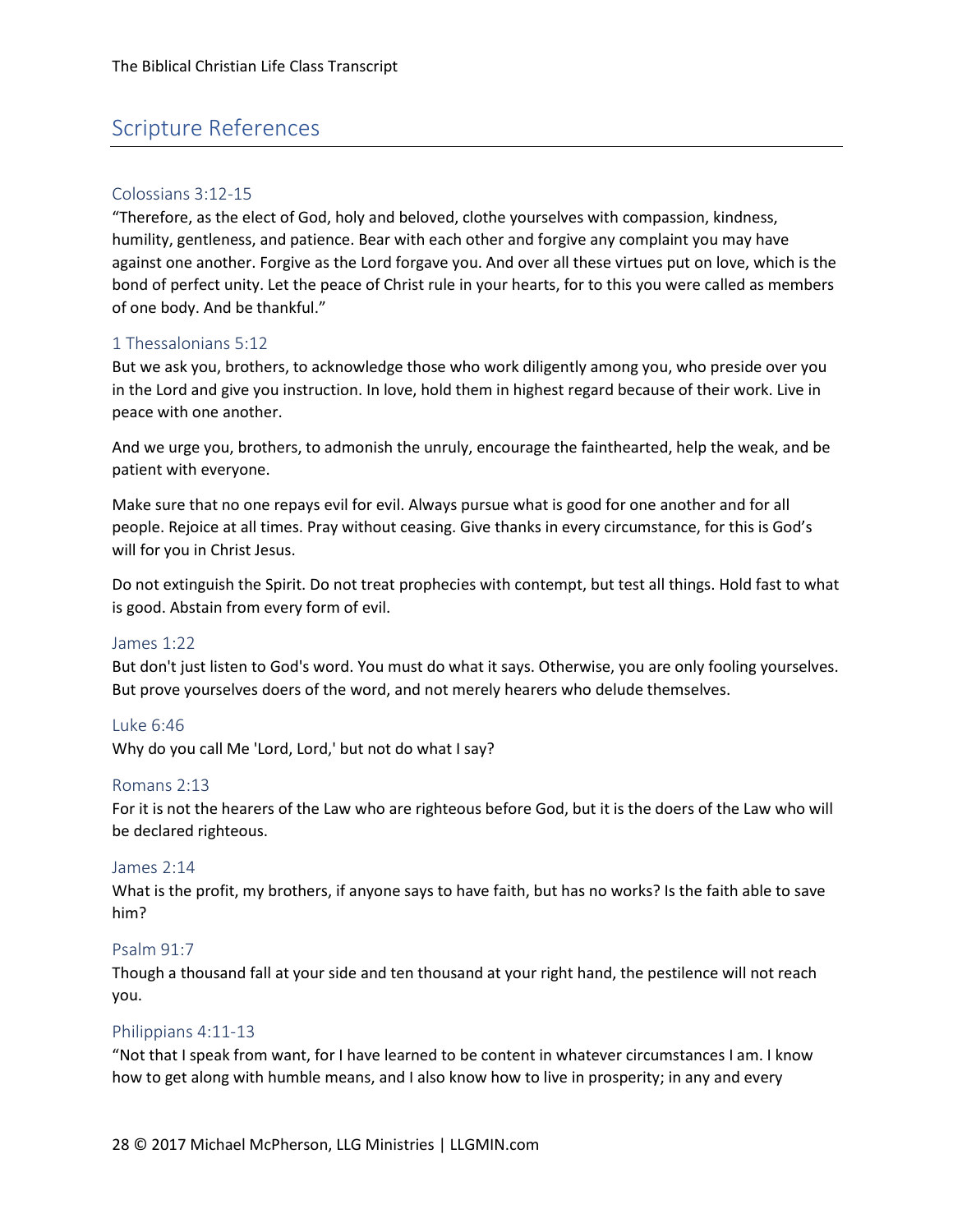circumstance I have learned the secret of being filled and going hungry, both of having abundance and suffering need. I can do all things through Him who strengthens me."

#### Psalm 37:25

"I have been young, and now am old, yet I have not seen the righteous forsaken or his children begging for bread."

#### 1 John 2:24

"Let what you heard from the beginning abide in you. If what you heard from the beginning abides in you, then you too will abide in the Son and in the Father."

#### John 14:23

Jesus replied, "If anyone loves Me, he will keep My word. My Father will love him, and we will come to him and make Our home with him." Abiding in Christ is obeying His Word. When you abide in Him, God can order your footsteps, and the Holy Spirit can work in you unhindered.

#### 1 John 3:24

Whoever keeps His commandments remains in God, and God in him. And by this we know that He remains in us: by the Spirit He has given us.

#### 2 John 1:9

Anyone who runs ahead without remaining in the teaching of Christ does not have God. Whoever remains in His teaching has both the Father and the Son.

#### John 14:21

Whoever has My commandments and keeps them is the one who loves Me. The one who loves Me will be loved by My Father, and I will love him and reveal Myself to him."

#### 1 John 2:5-6

"But if anyone keeps His word, the love of God has been truly perfected in him. By this we know that we are in Him: Whoever claims to abide in Him must walk as Jesus walked."

#### John 15:12

"This is my commandment, that you love one another as I have loved you."

#### Philippians 1:9-12

"And it is my prayer that your love may abound more and more, with knowledge and all discernment, so that you may approve what is excellent, and so be pure and blameless for the day of Christ, **filled with the fruit of righteousness that comes through Jesus Christ**, to the glory and praise of God."

#### James 3:17

"But the wisdom from above is indeed first pure, then peaceable, gentle, reasonable, full of mercy and of good fruits, impartial, sincere. And **the fruit of righteousness is sown in peace by those making peace**."

#### Colossians 1:9-10

"Because of this also, we from the day we heard, do not cease praying for you and asking that you may be filled with the knowledge of His will in all spiritual wisdom and understanding to walk worthily of the

29 © 2017 Michael McPherson, LLG Ministries | LLGMIN.com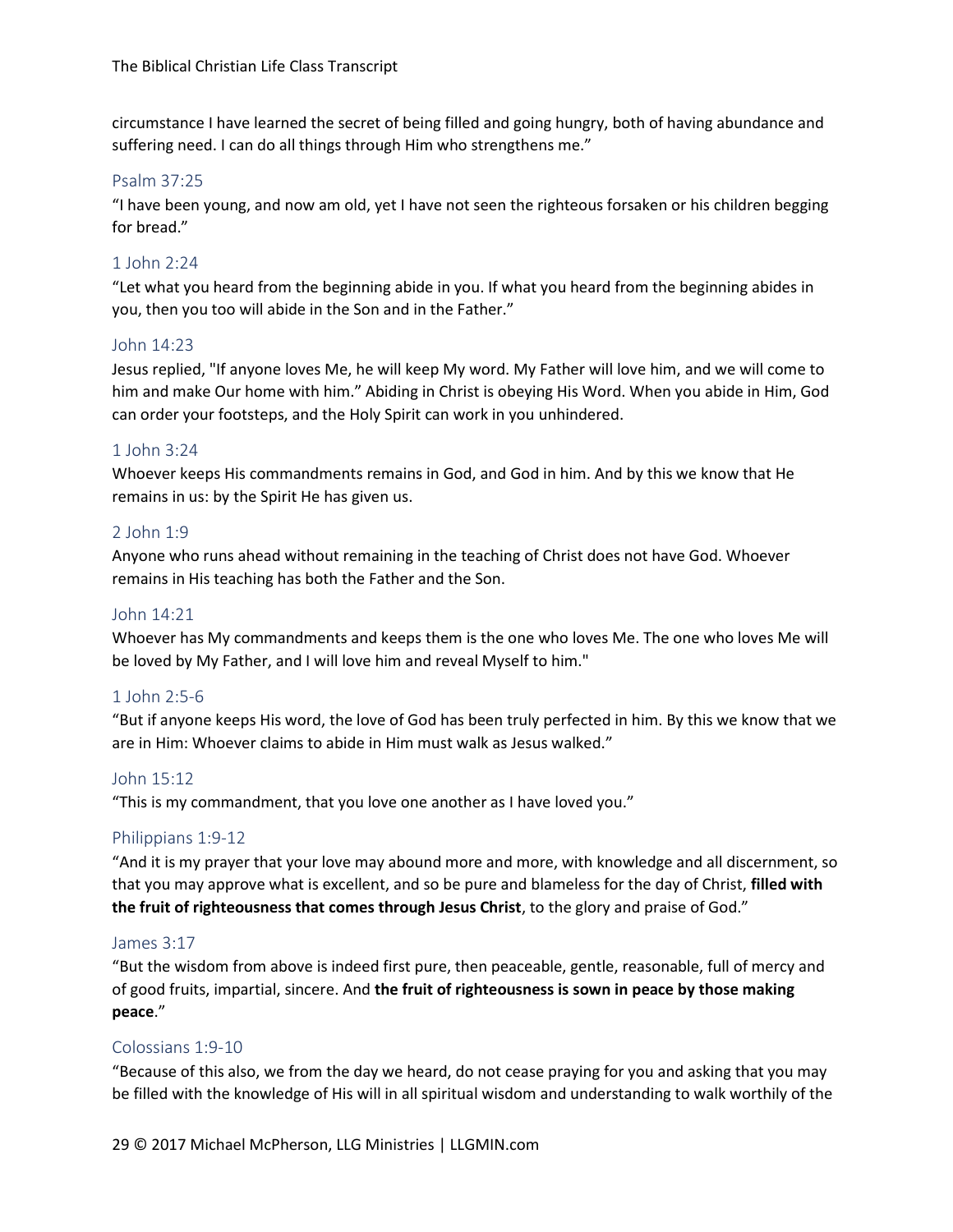Lord: pleasing in all, **bringing forth fruit in every good work**, and growing in the knowledge of God, being strengthened with all power according to His glorious might, unto all endurance and patience with joy, giving thanks to the Father, the One having qualified you for the share of the inheritance of the saints in light, who has delivered us from the dominion of darkness and transferred us into the kingdom of His beloved Son, in whom we have redemption, the forgiveness of sins."

#### Daniel 12:3

"And those who are wise shall shine like the brightness of the sky above; and those who turn many to righteousness, like the stars forever and ever."

#### Deuteronomy 13:4

"Ye shall walk after the LORD your God, and fear him, and keep his commandments, and obey his voice, and ye shall serve him, and cleave unto him."

#### Deuteronomy 5:33

"Walk in obedience to all that the LORD your God has commanded you, so that you may live and prosper and prolong your days in the land that you will possess."

#### Isaiah 55:10

"For as the rain and the snow come down from heaven, And do not return there without watering the earth And making it bear and sprout, And furnishing seed to the sower and bread to the eater; So will My word be which goes forth from My mouth; It will not return to Me empty, Without accomplishing what I desire, And without succeeding in the matter for which I sent it."

#### 1 Peter 2:11

"Beloved, I urge you as foreigners and exiles, to abstain from the desires of the flesh, which war against your soul."

#### Romans 13:14

Instead, clothe yourselves with the Lord Jesus Christ, and make no provision for the desires of the flesh.

#### Ephesians 4:24

"and put on the new self, which in the likeness of God has been created in righteousness and holiness of the truth."

#### Ephesians 2:10

For we are God's workmanship, created in Christ Jesus to do good works, which God prepared in advance as our way of life.

#### 2 Corinthians 5:7

For we walk by faith, not by sight.

#### 2 Corinthians 4:18

So we fix our eyes not on what is seen, but on what is unseen. For what is seen is temporary, but what is unseen is eternal. (Christ)